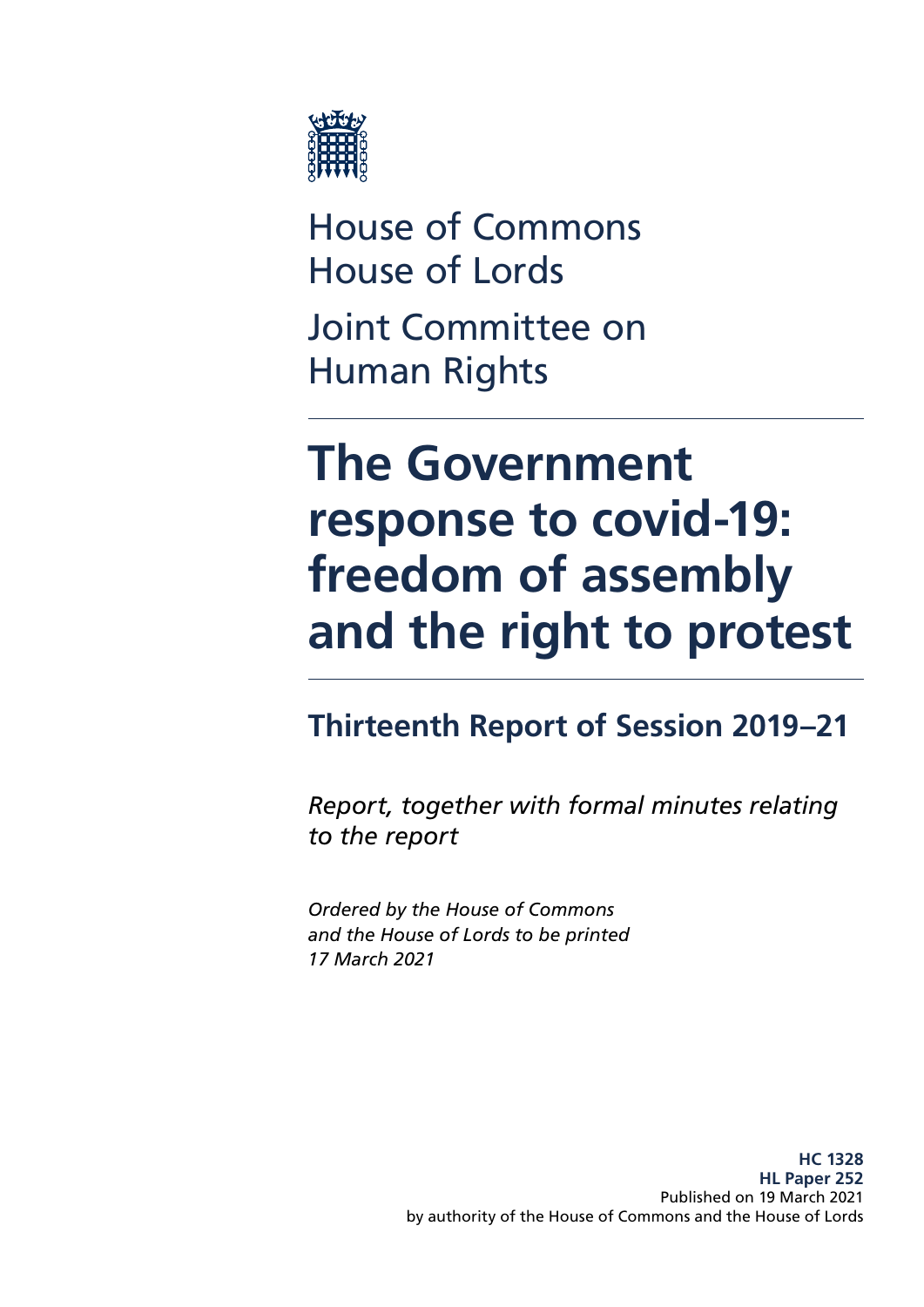#### **Joint Committee on Human Rights**

The Joint Committee on Human Rights is appointed by the House of Lords and the House of Commons to consider matters relating to human rights in the United Kingdom (but excluding consideration of individual cases); proposals for remedial orders, draft remedial orders and remedial orders.

The Joint Committee has a maximum of six Members appointed by each House, of whom the quorum for any formal proceedings is two from each House.

#### **Current membership**

#### **House of Commons**

[Harriet Harman QC MP](https://members.parliament.uk/member/150/contact) (*Labour, Camberwell and Peckham*) (Chair) [Fiona Bruce MP](https://members.parliament.uk/member/3958/contact) (*Conservative, Congleton*) [Karen Buck MP](https://members.parliament.uk/member/199/contact) (*Labour, Westminster North*) [Joanna Cherry QC MP](https://members.parliament.uk/member/4419/contact) (*Scottish National Party, Edinburgh South West*) [Pauline Latham MP](https://members.parliament.uk/member/4025/contact) (*Conservative, Mid Derbyshire*) [Dean Russell MP](https://members.parliament.uk/member/4812/contact) (*Conservative, Watford*) **House of Lords**

[Lord Brabazon of Tara](https://members.parliament.uk/member/3493/contact) (*Conservative*) [Lord Dubs](https://members.parliament.uk/member/805/contact) (*Labour*) [Lord Henley](https://members.parliament.uk/member/2616/contact) *(Conservative)* [Baroness Ludford](https://members.parliament.uk/member/1867/contact) (*Liberal Democrat*) [Baroness Massey of Darwen](https://members.parliament.uk/member/2489/contact) (*Labour*) [Lord Singh of Wimbledon](https://members.parliament.uk/member/4251/contact) (*Crossbench*)

#### **Powers**

The Committee has the power to require the submission of written evidence and documents, to examine witnesses, to meet at any time (except when Parliament is prorogued or dissolved), to adjourn from place to place, to appoint specialist advisers, and to make Reports to both Houses. The Lords Committee has power to agree with the Commons in the appointment of a Chairman.

#### **Publication**

© Parliamentary Copyright House of Commons 2021. This publication may be reproduced under the terms of the Open Parliament Licence, which is published at [www.parliament.uk/site-information/copyright-parliament/](https://www.parliament.uk/site-information/copyright-parliament/).

Committee reports are published on the [Committee's website](https://committees.parliament.uk/committee/93/human-rights-joint-committee/) by Order of the two Houses.

#### **Committee staff**

The current staff of the Committee are Miguel Boo Fraga (Committee Operations Manager), Chloe Cockett (Senior Specialist), Busayo Esan (Inquiry Manager), Liam Evans (Committee Specialist), Alexander Gask (Deputy Counsel), Eleanor Hourigan (Counsel), Lucinda Maer (Commons Clerk), Liz Parratt (Media Officer), Nicholas Taylor (Committee Specialist), George Webber (Lords Clerk) and Dan Weedon (Lords Committee Assistant).

#### **Contacts**

All correspondence should be addressed to the Clerk of the Joint Committee on Human Rights, Committee Office, House of Commons, London SW1A 0AA. The telephone number for general enquiries is 020 7219 2467; the Committee's email address is [jchr@parliament.uk](mailto:jchr%40parliament.uk?subject=).

You can follow the Committee on Twitter using [@HumanRightsCtte](https://twitter.com/HumanRightsCtte?ref_src=twsrc%5Egoogle%7Ctwcamp%5Eserp%7Ctwgr%5Eauthor)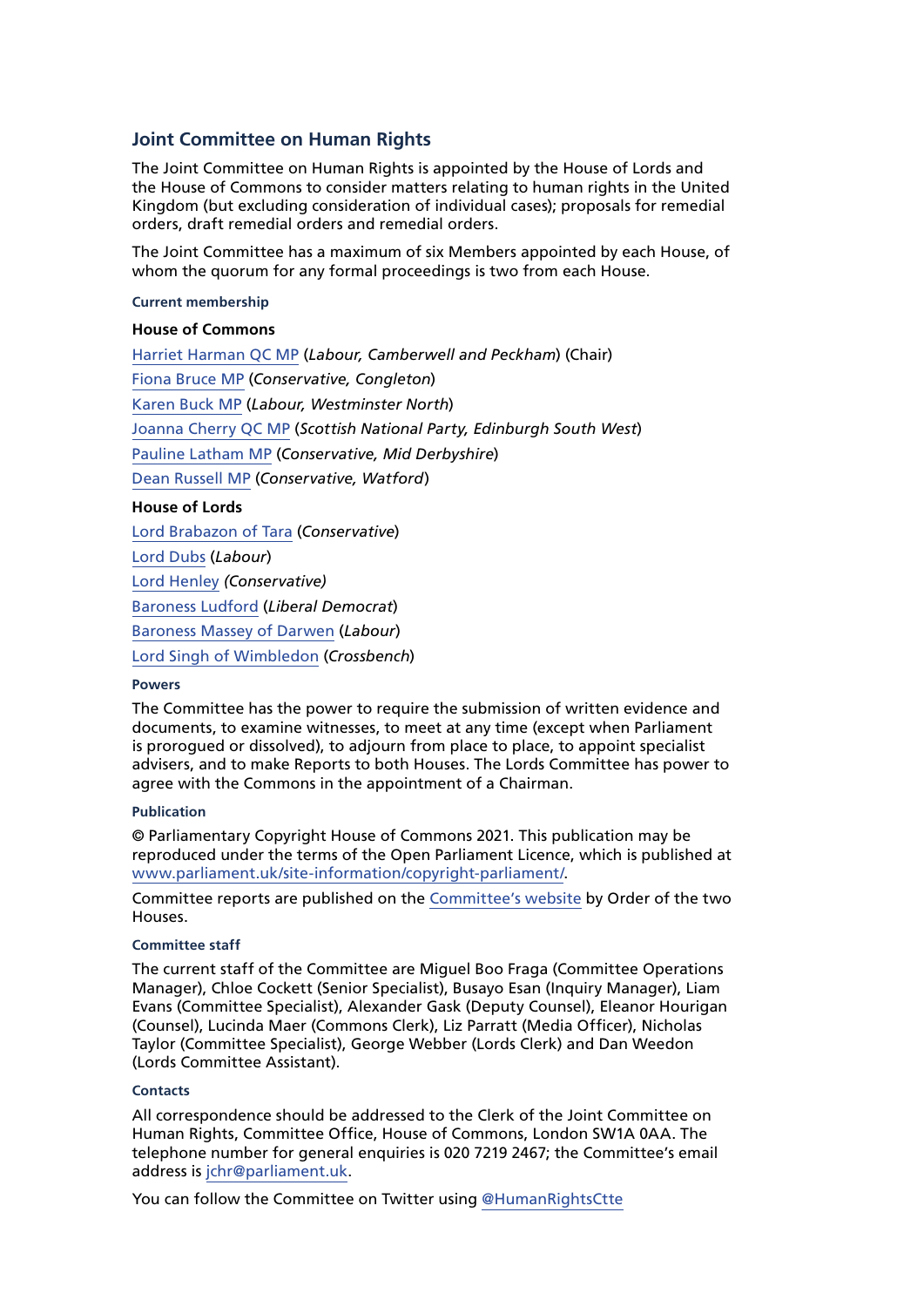## **Contents**

| <b>Summary</b> |                                                             |                |
|----------------|-------------------------------------------------------------|----------------|
| 1              | <b>Introduction</b>                                         | 4              |
| $\overline{2}$ | <b>Protest during the pandemic</b>                          | 5              |
|                | <b>Black Lives Matter</b>                                   | 5              |
|                | 'Defending memorials'                                       | 5              |
|                | Anti-lockdown                                               | 5              |
|                | <b>Reclaim These Streets</b>                                | 6              |
| 3              | The right to protest-Articles 10 and 11 ECHR                | $\overline{7}$ |
|                | Lawful interferences with the right to protest              | 9              |
| 4              | The law governing protest during the pandemic               | 11             |
|                | The First Lockdown                                          | 11             |
|                | Permitting some protest                                     | 12             |
|                | Explicit recognition of protest                             | 13             |
|                | The November national lockdown                              | 13             |
|                | Return to permitting protest                                | 14             |
|                | Tier 4 and the third national lockdown                      | 14             |
|                | Has protest ever been illegal?                              | 15             |
|                | Confirmation that protest is not banned                     | 17             |
|                | Reasonable excuse                                           | 18             |
|                | Legality of protest-other factors contributing to confusion | 18             |
|                | Government communications                                   | 18             |
|                | Further ambiguities in the law                              | 20             |
| 5              | Impact on the police and public                             | 21             |
|                | Impact on the police                                        | 21             |
|                | Impact on the public                                        | 22             |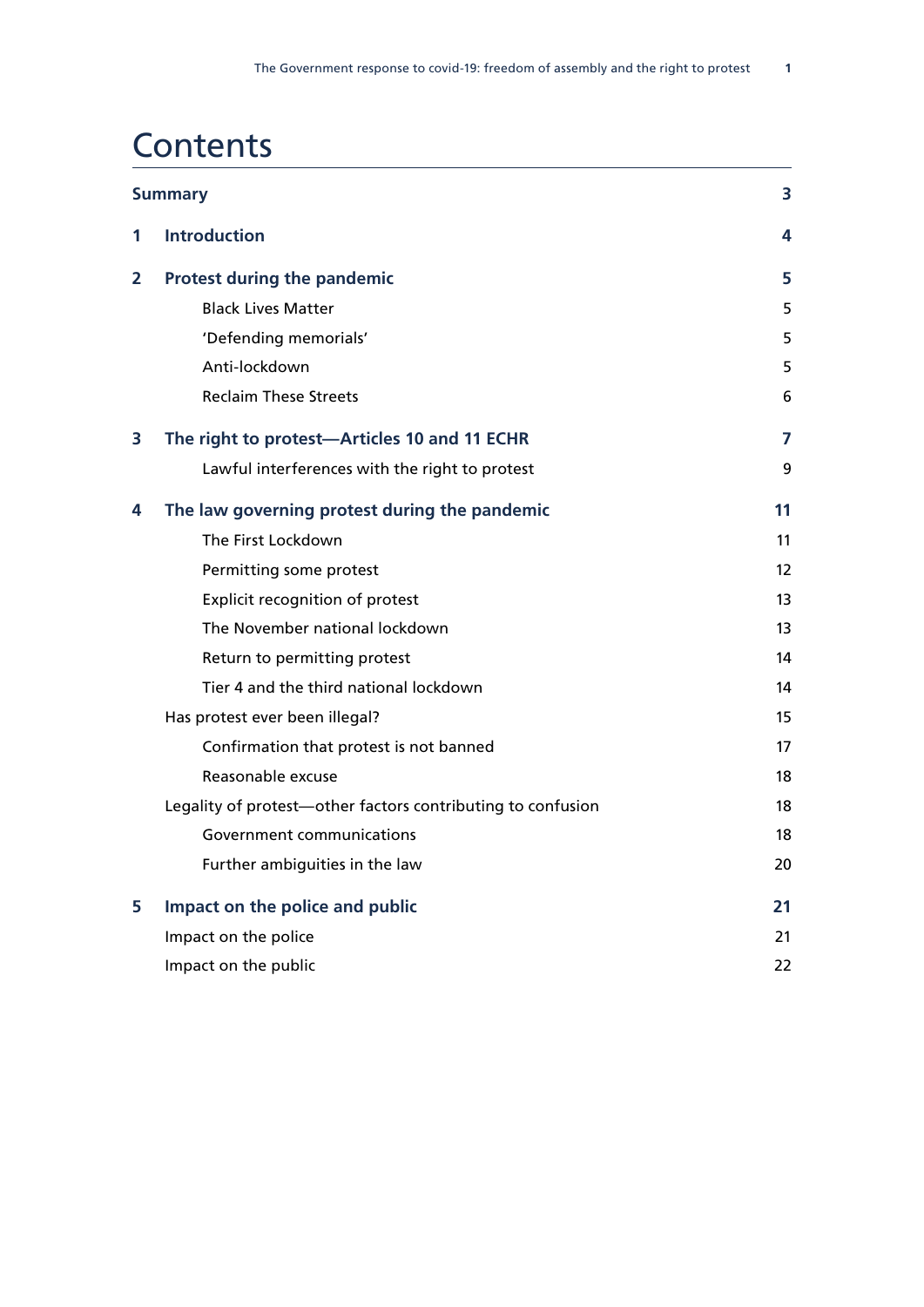| 6 Conclusions and the way forward                                | 24 |
|------------------------------------------------------------------|----|
| <b>Conclusions and recommendations</b>                           | 26 |
| <b>Annex: Proposed amendments to legislation</b>                 | 27 |
| <b>Declaration of Interests</b>                                  | 28 |
| <b>Formal minutes</b>                                            | 29 |
| <b>Witnesses</b>                                                 | 30 |
| List of Reports from the Committee during the current Parliament |    |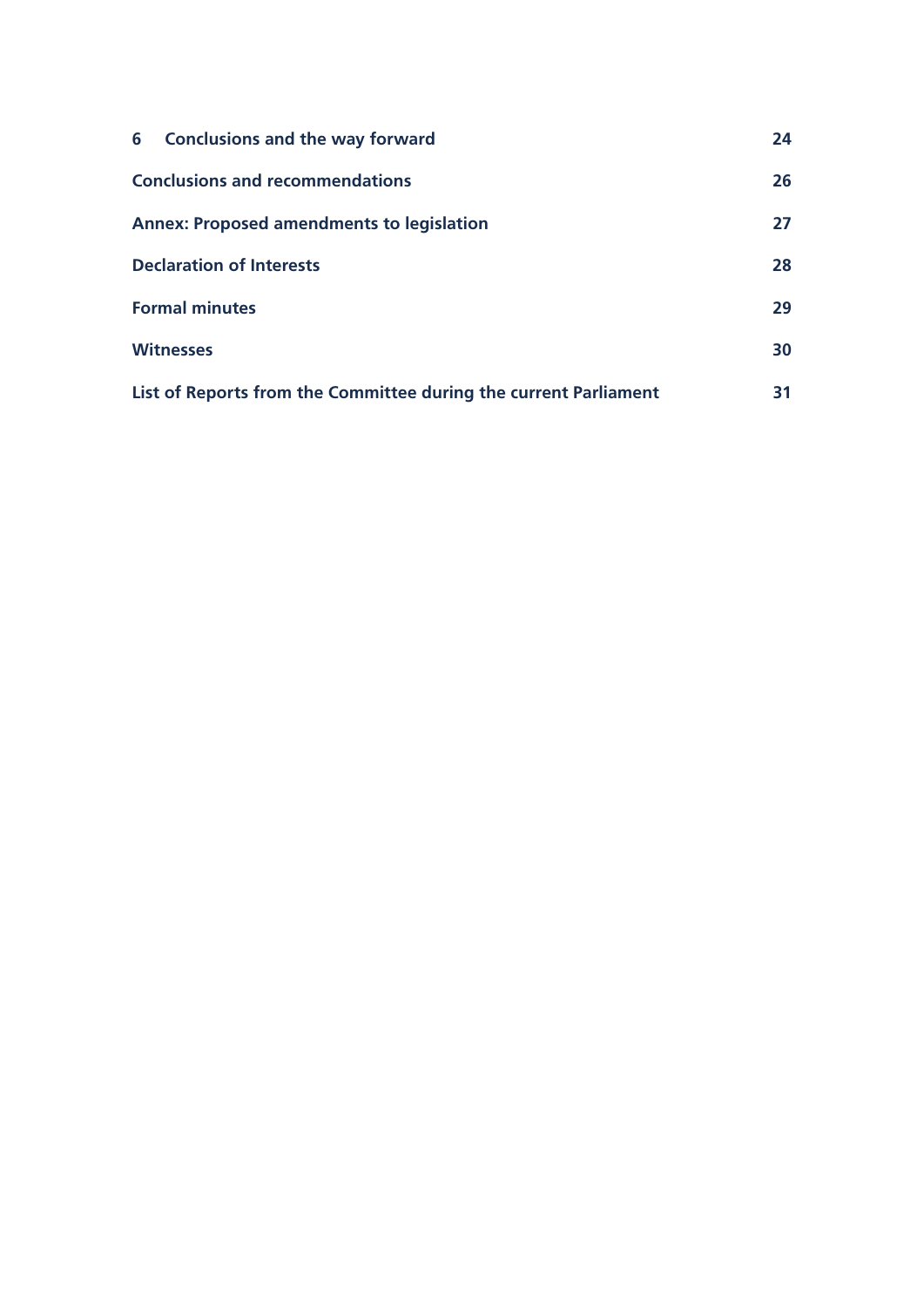## <span id="page-4-0"></span>Summary

A number of high-profile protests have taken place during the covid-19 pandemic. Recent events surrounding the cancellation of the Reclaim These Streets gathering on Clapham Common, together with the Government introducing a Bill containing further police powers to control processions and assemblies, have brought the policing of protests to the fore once again.

The right to peaceful protest is protected by the Human Rights Act 1998 (HRA), and the rights of peaceful assembly and free expression guaranteed under Articles 10 and 11 of the European Convention on Human Rights (ECHR). Inevitably, the freedom to gather, including for the purposes of protest, has come into conflict with measures taken to combat the spread of covid-19. Such measures are themselves necessary to protect public health and ultimately to preserve the right to life, as guaranteed under Article 2 ECHR, and thus may justify interferences with the qualified rights under Articles 10 and 11. However, any such interferences will only be justified where they are prescribed by law that is both accessible and foreseeable, and where they are necessary and proportionate.

Throughout the pandemic the law has used regulations to impose restrictions, to a lesser or greater extent, on gatherings. Frequent changes in the law have made it hard for the public to be sure of the legality of protest, as has the fact that the regulations have generally been silent on protest.

During lockdown periods, restrictions on gathering have been severe and have been coupled with restrictions on leaving the home. While leaving the home has always been permitted where there is 'reasonable excuse', the same does not obviously apply to the prohibition on gatherings. This has understandably resulted in some believing protest to be completely prohibited. However, a defence of 'reasonable excuse' has been available in respect of the offence of breaching lockdown requirements. Under the HRA this defence must be read compatibly with Articles 10 and 11 and the right to peaceful protest, which means that the regulations have never completely prohibited protests. This position is legally complex and hard for both the police and the public to follow, something that has not been helped by unclear communications from Government.

Further uncertainty arises from the absence of guidance on when protest will constitute a 'reasonable excuse' for gathering during lockdown. This leaves too much subjective interpretation and discretion to the police.

The law must be amended to make clear that peaceful protest is not prohibited during lockdown. Under the national three tier system, the regulations covering Tiers 1 to 3 have expressly stated that protest is an exception to the prohibition on gatherings, but only where a risk assessment has been conducted and all reasonable steps taken to minimise the risk of covid-19 being transferred. This model could equally apply to Tier 4.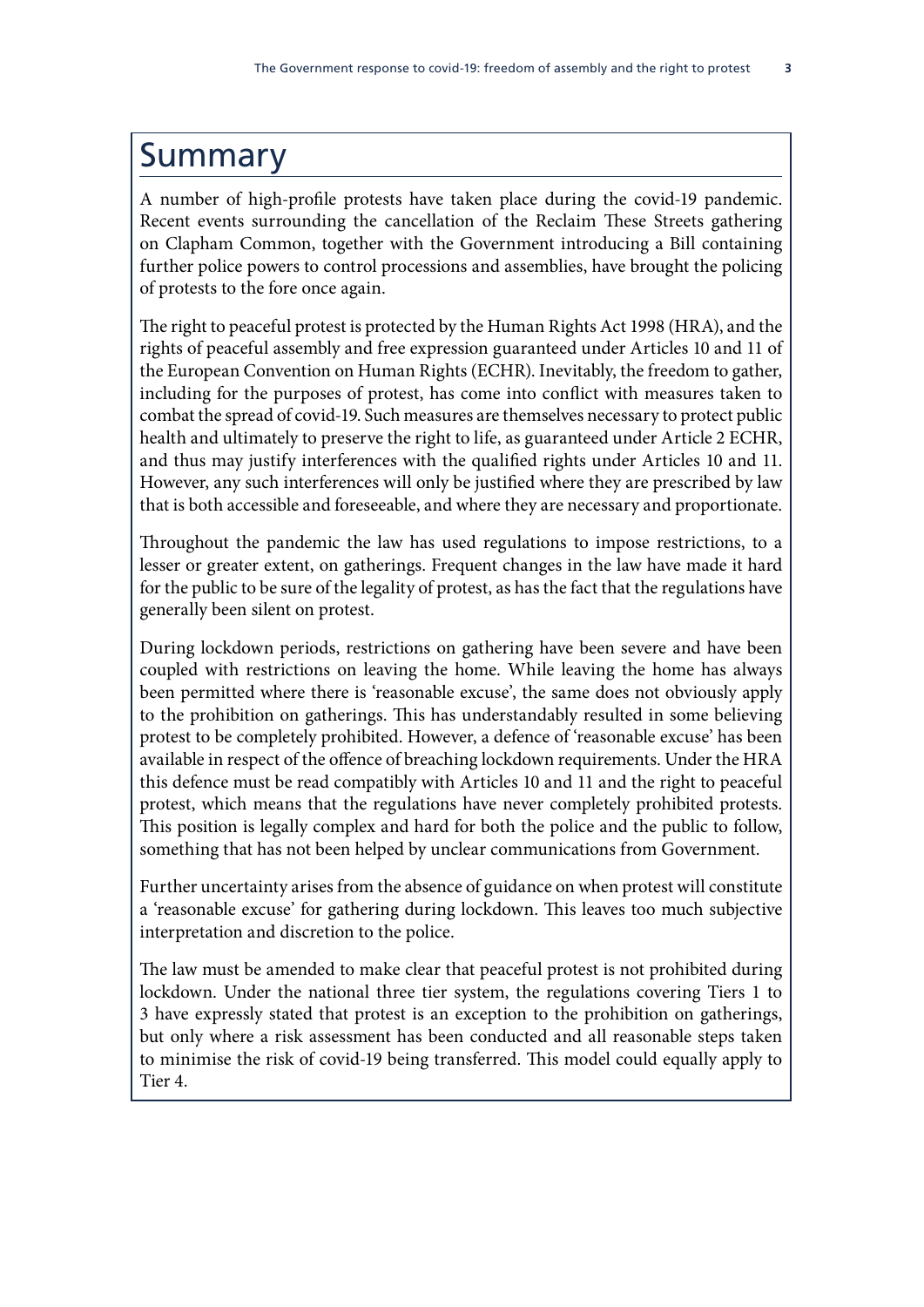## <span id="page-5-0"></span>**1** Introduction

1. This report focuses on how the right to protest and freedom of assembly have been impacted by the restrictions introduced by the Government since March 2020 to curb the spread of covid-19.

2. On 30 November 2020 we launched an inquiry into the implications of long lockdown—that is, the impact of continued restrictions introduced to curb the spread of covid-19. Our call for evidence covered a range of human rights issues raised by the restrictions, including the impact on the right to protest. We asked:

> How have lockdown restrictions affected the right to protest? Has the correct balance been struck?<sup>1</sup>

3. A number of protests had taken place since covid-19 restrictions were first introduced. Protests relating to the Black Lives Matter movement had taken place across the country in late Spring and Summer; protests by those who wished to defend memorials followed, after a statue of Edward Colston was pulled down in Bristol; and protests against the lockdown restrictions themselves had also taken place.

4. Then, on 13 March 2021 events unfolded on Clapham Common. The day before, a woman's remains found in Kent had been identified as Sarah Everard's; she had last been seen on the Common. A gathering was planned to take place on 13 March but the organisers, Reclaim These Streets, called off the event when the police said that it would be unlawful. Others still gathered, and the police intervened. Images of the confrontation that followed that evening brought issues regarding the policing of protests to the fore once again.

5. In February 2021, we had taken evidence on matters relating to the policing of the pandemic, the use of Fixed-Penalty Notices and the right to protest. We heard oral evidence from Gracie Bradley, Interim Director, Liberty, Kirsty Brimelow QC, Doughty Street Chambers and Lochlinn Parker, Head of Civil Liberties, ITN Solicitors. We also heard from representatives of the police: John Apter, National Chair, Police Federation of England and Wales, Ben-Julian Harrington, Chief Constable at Essex Police, and Public Order & Public Safety at National Police Chiefs Council, and Owen Weatherill, Assistant Chief Constable, National Police Coordination Centre. We are grateful to all our witnesses, and those who have sent the committee written submissions.

6. This report covers the law in England, although similar restrictions have been in place in Wales, Scotland and Northern Ireland. Whilst fixed penalty notices are referred to, their use and the human rights issues they raise are not covered in detail in this report.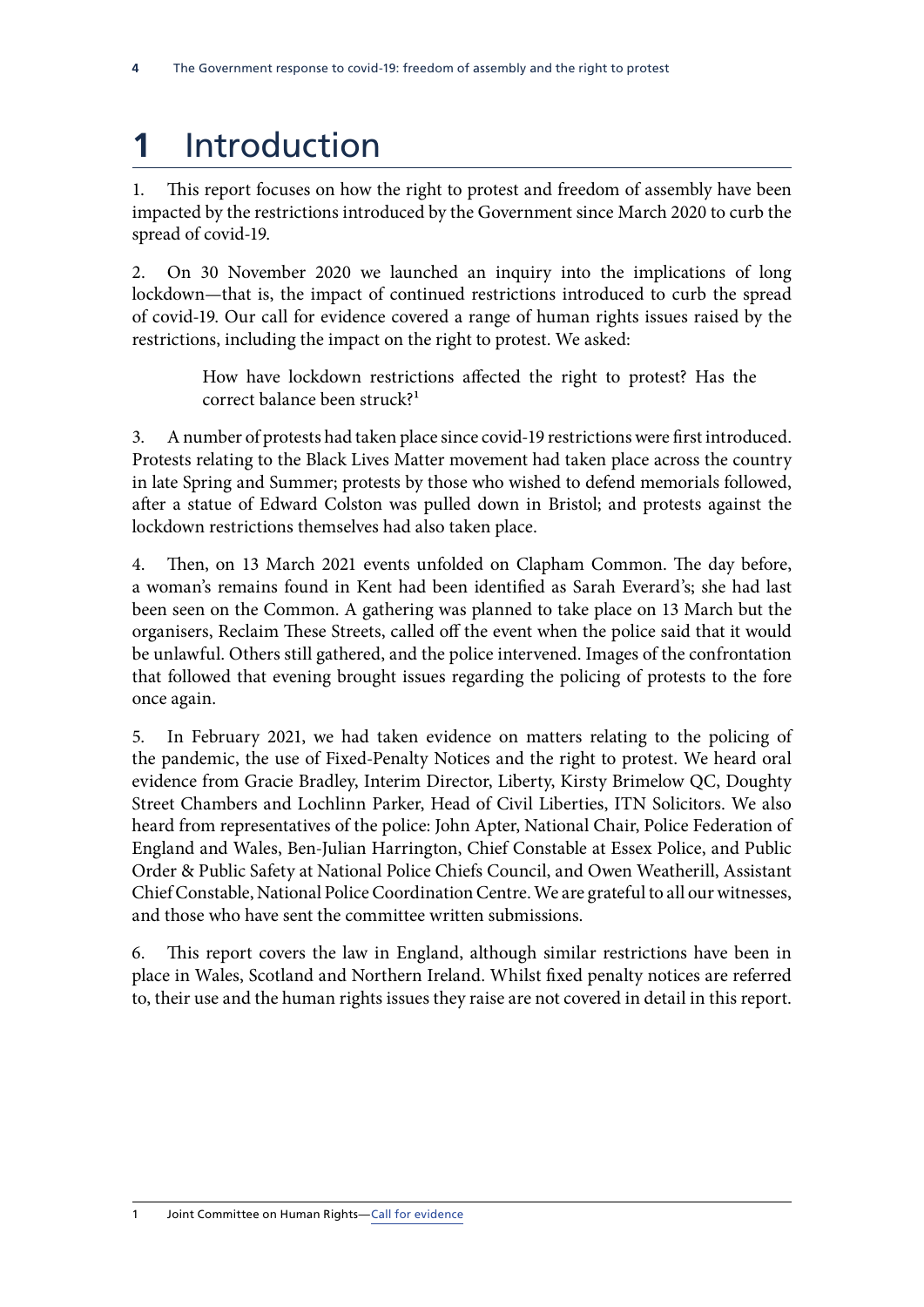## <span id="page-6-0"></span>**2** Protest during the pandemic

7. The covid-19 pandemic has inevitably posed challenges for the right to protest, as protected by the right to free assembly and association (Article 11 ECHR) and the right to freedom of expression (Article 10 ECHR). Restrictions on large groups of people gathering during a pandemic seem entirely reasonable and proportionate. However, faced with some of the most extensive legal constraints on daily life ever seen in this country, mostly contained in legislation rushed through Parliament with limited debate, protecting the right for people to express their views effectively is particularly important at this time.

8. The need to consider how successfully the Government has balanced the right to protest against the need to limit the spread of covid-19 and protect the right to life has been highlighted by a number of high profile public demonstrations over the course of the pandemic. At times these have caused many to question why they have been permitted to go ahead, while at other times the dominant concern has been the way in which protests have been curtailed.

### *Black Lives Matter*

9. On 25 May 2020 George Floyd was tragically killed in Minneapolis, USA by a police officer who was subsequently charged with his murder. A wave of protests, organised largely by the Black Lives Matter movement ('BLM'), spread across the USA and the rest of the world. In the UK dozens of demonstrations took place in towns and cities including London, Birmingham, Liverpool, Manchester, Cardiff, Edinburgh, and Glasgow. The Home Secretary estimated on 8 June in the House of Commons that BLM protests in the UK had been attended by 137,500 people.<sup>2</sup> Probably the most high-profile event of these protests occurred on 7 June, when the statue of Edward Colston was pulled down and thrown in Bristol harbour by protestors. On the same day, the statue of Winston Churchill in Parliament Square was graffitied with the words "was a racist".<sup>3</sup> Smaller protests took place around the country over the following weeks.

### *'Defending memorials'*

10. In response to the events on 7 June 2020, the following weekend there were protests in Parliament Square by people who claimed to be gathering to protect statues from BLM protesters. BLM protests also continued on the same day. Video footage was circulated showing significant violent confrontations between demonstrators who claimed to be protecting statues and the police at the Parliament Square demonstration.<sup>4</sup>

### *Anti-lockdown*

11. There have also been numerous protests held against the lockdown laws, by those who believe the restrictions on freedoms imposed by the State have gone too far as well as those who do not believe that covid-19 poses a substantial risk. On 24 October 2020 an anti-lockdown protest in London was broken up by the police because the protesters had failed to comply with the risk assessment the organisers had been required to conduct and

<sup>2</sup> HC Deb, 8 June 2020, [col 41](https://hansard.parliament.uk/commons/2020-06-08/debates/212DD2A6-B810-4FDE-B3BD-1642F5BA1E86/PublicOrder)

<sup>3</sup> "*[Winston Churchill statue daubed with 'was a racist' graffiti during Black Lives Matter protests](https://www.independent.co.uk/news/uk/home-news/winston-churchill-racist-graffiti-statue-blm-protest-westminster-a9553476.html)*", The Independent, 8 June 2020

<sup>4</sup> "*[London protests: Demonstrators clash with police](https://www.bbc.co.uk/news/uk-53031072)*", BBC News, 13 June 2020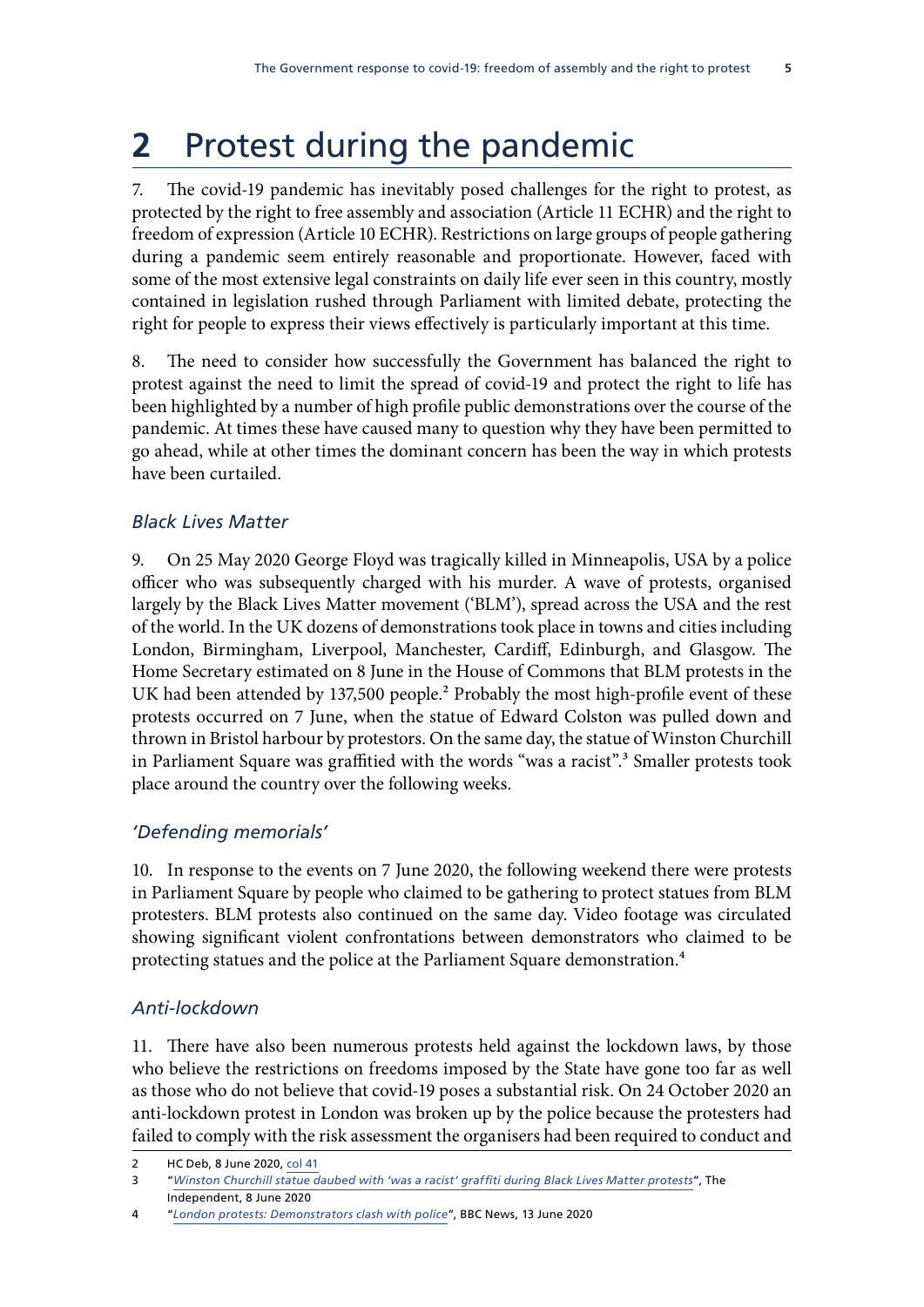<span id="page-7-0"></span>because they had failed to comply with social distancing. On 28 November, during the second national lockdown, the Metropolitan Police arrested more than 150 demonstrators marching against the lockdown.

### *Reclaim These Streets*

12. On the evening of 3 March 2021 Sarah Everard went missing after leaving a friend's home in Clapham, south London. On 10 March her remains were discovered in woodland in Kent. Her disappearance and death triggered a wider public discussion about violence and harassment towards women going about their daily lives.

13. A gathering intended "to channel the collective grief, outrage and sadness in our community" was planned to take place on Clapham Common on Saturday 13 March.<sup>5</sup> The organisers contacted the Metropolitan Police in advance to ensure that the event could safely and legally take place. When the police did not approve the event, the organisers went to the High Court to establish that the lockdown law did not ban all gatherings for protest. While the judgment from the High Court has not been published at the time of writing, it is understood that this legal position was ultimately accepted by the Metropolitan Police, so no declaration from the court was necessary. Nevertheless, the police refused to confirm to the organisers that the event could go ahead lawfully, meaning that each of the organisers risked a fine of £10,000 for breaching the restrictions on gatherings. As a result, the event was cancelled.<sup>6</sup>

14. Despite the event being cancelled, many people still gathered on Clapham Common (and elsewhere) on the evening of 13 March to make their feelings known. On Clapham Common, confrontations broke out between the police and members of the public. Police officers were filmed using force to restrain women and remove them from the event.7

<sup>5</sup> "[Reclaim the streets](https://www.crowdjustice.com/case/reclaimthesestreets/)", CrowdJustice, Jessica Leigh

<sup>6</sup> "*[Reclaim These Streets vigil for Sarah Everard cancelled after talks with police break down](https://www.telegraph.co.uk/news/2021/03/13/campaigners-go-ahead-vigil-despite-court-refusing-back-legal/)*", The Telegraph, 13 March 2021

<sup>7</sup> "*[Sarah Everard: Met Chief under pressure over Clapham vigil policing](https://www.bbc.co.uk/news/uk-56389824)*", BBC News, 14 March 2021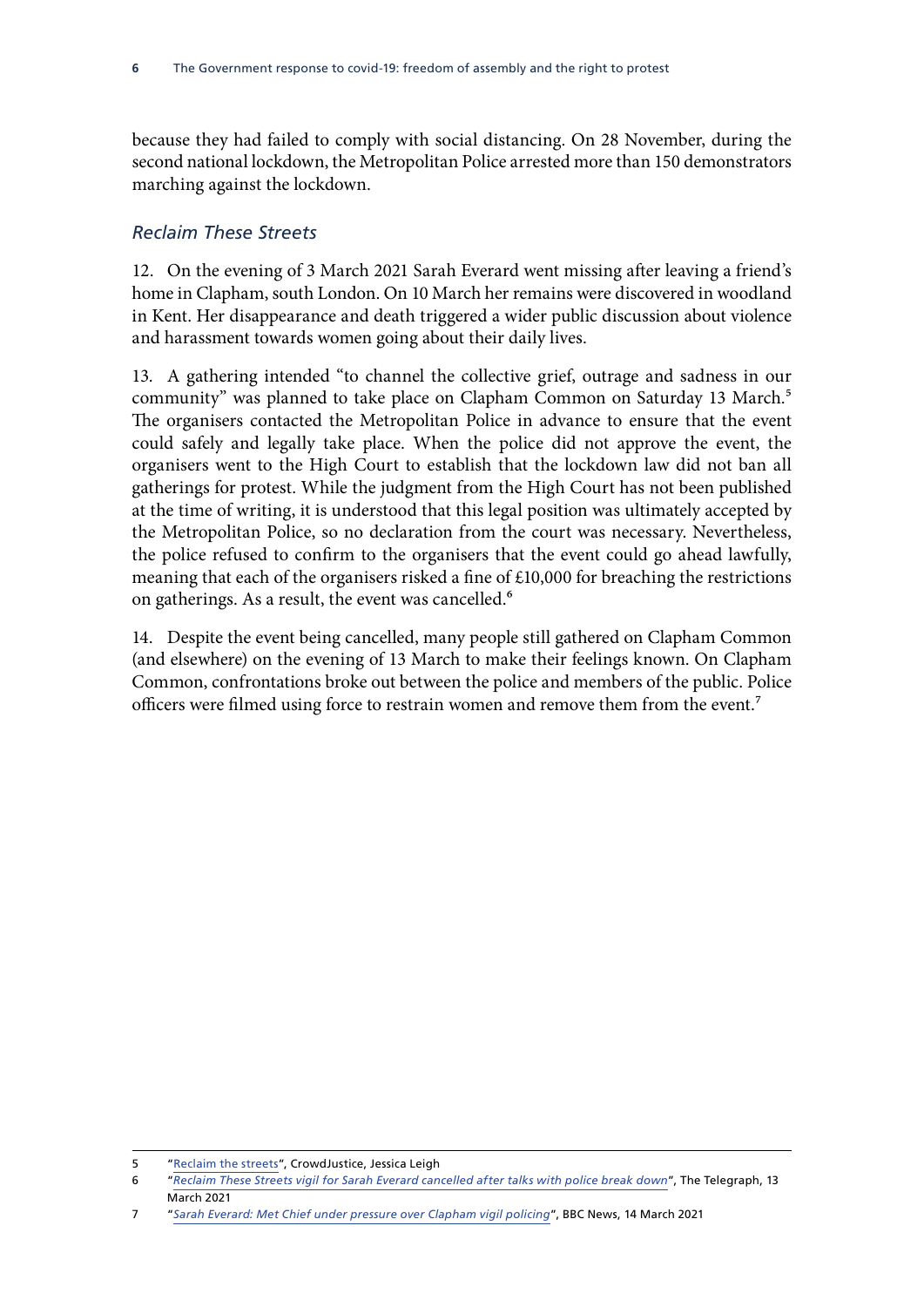## <span id="page-8-0"></span>**3** The right to protest—Articles 10 and 11 ECHR

15. The right of the public to assemble or march together in peaceful protest has long been acknowledged by the common law of England and Wales. Lord Denning M.R. noted in *Hubbard v Pitt* [1976] QB 142:

> "Here we have to consider the right to demonstrate and the right to protest on matters of public concern. These are rights which it is in the public interest that individuals should possess; and, indeed, that they should exercise without impediment so long as no wrongful act is done. It is often the only means by which grievances can be brought to the knowledge of those in authority—at any rate with such impact as to gain a remedy. Our history is full of warnings against suppression of these rights."

16. However, the protection of this right under the common law was uncertain and piecemeal. The Human Rights Act 1998 brought the rights guaranteed by the ECHR into domestic law and established express rights to free speech (Article 10 ECHR) and free assembly and association (Article 11 ECHR).The Article 11 right to freedom of peaceful assembly extends to gathering together for a common purpose in private or in public, and being able to choose the time, place and form of the gathering, within the limits established by Article 11(2). However, Article 11 protects only the right to *peaceful* assembly. Violent protests and those organised with violent intentions will not receive the protection of Article 11.<sup>8</sup> But an individual who remains peaceful will not lose the protection of the Convention merely because other participants in a demonstration engage in sporadic violence.<sup>9</sup>

17. Article 10 ECHR protects the expression of opinions in the form of protest, covering "not only the substance of the ideas and information expressed, but also the form in which they are conveyed".10 The right to free expression extends not only to information or ideas that are favourably received or regarded as inoffensive, but also to those that "offend, shock or disturb the State or any sector of the population".<sup>11</sup> The European Court of Human Rights has placed particular emphasis on the importance of political free expression: "in a democratic society based on the rule of law, political ideas which challenge the existing order and whose realisation is advocated by peaceful means must be afforded a proper opportunity of expression."12

<sup>8</sup> [Navalnyy v. Russia](http://hudoc.echr.coe.int/eng?i=001-187605) [GC] 2018, § 98

<sup>9</sup> [Primov and Others v. Russia](https://hudoc.echr.coe.int/eng#{%22sort%22:[%22EMPTY%22],%22itemid%22:[%22001-144673%22]}), 2014, § 155

<sup>10</sup> [GC], nos. [28955/06,](https://hudoc.echr.coe.int/eng#{%22sort%22:[%22EMPTY%22],%22appno%22:[%2228955/06%22]}) [28957/06](https://hudoc.echr.coe.int/eng#{%22sort%22:[%22EMPTY%22],%22appno%22:[%2228957/06%22]}), [28959/06,](https://hudoc.echr.coe.int/eng#{%22sort%22:[%22EMPTY%22],%22appno%22:[%2228959/06%22]}) and [28964/06,](https://hudoc.echr.coe.int/eng#{%22sort%22:[%22EMPTY%22],%22appno%22:[%2228964/06%22]}) at [53]

<sup>11</sup> [Handyside v United Kingdom](https://hudoc.echr.coe.int/eng#{%22sort%22:[%22EMPTY%22],%22itemid%22:[%22001-57499%22]}) [1976] ECHR 5

<sup>12</sup> [Egitim ve Bilim Emekcileri Sendikasi v Turkey](https://hudoc.echr.coe.int/eng#{%22sort%22:[%22EMPTY%22],%22itemid%22:[%22001-113410%22]}) Application no. 20641/05 (25 September 2012) at paragraph 70.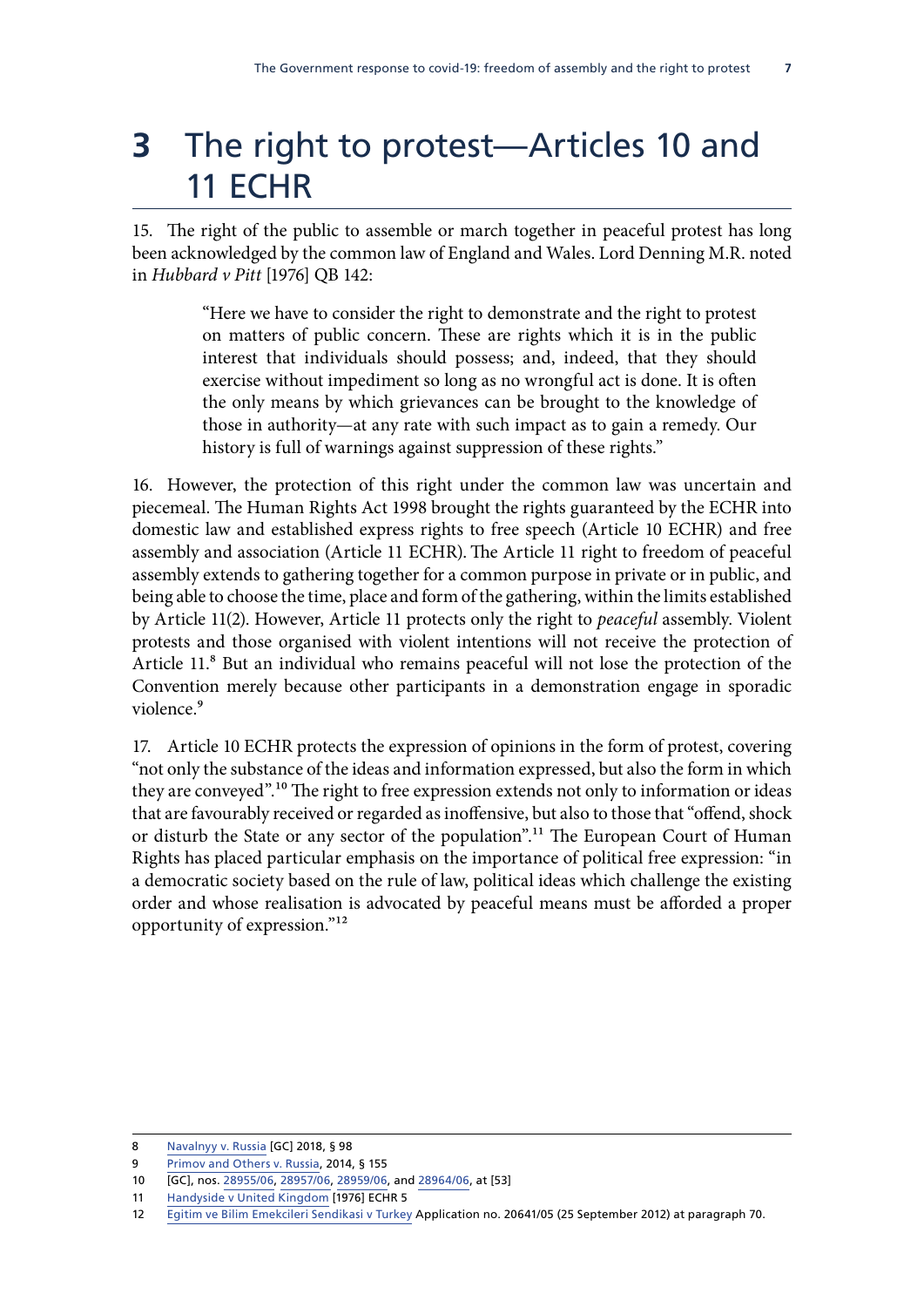#### **Articles 10 & 11, European Convention on Human Rights**

#### **ARTICLE 10—FREEDOM OF EXPRESSION**

Everyone has the right to freedom of expression. This right shall include freedom to hold opinions and to receive and impart information and ideas without interference by public authority and regardless of frontiers. This Article shall not prevent States from requiring the licensing of broadcasting, television or cinema enterprises.

The exercise of these freedoms, since it carries with it duties and responsibilities, may be subject to such formalities, conditions, restrictions or penalties as are prescribed by law and are necessary in a democratic society, in the interests of national security, territorial integrity or public safety, for the prevention of disorder or crime, for the protection of health or morals, for the protection of the reputation or rights of others, for preventing the disclosure of information received in confidence, or for maintaining the authority and impartiality of the judiciary.

#### **ARTICLE 11—FREEDOM OF ASSEMBLY AND ASSOCIATION**

Everyone has the right to freedom of peaceful assembly and to freedom of association with others, including the right to form and to join trade unions for the protection of his interests.

No restrictions shall be placed on the exercise of these rights other than such as are prescribed by law and are necessary in a democratic society in the interests of national security or public safety, for the prevention of disorder or crime, for the protection of health or morals or for the protection of the rights and freedoms of others. This Article shall not prevent the imposition of lawful restrictions on the exercise of these rights by members of the armed forces, of the police or of the administration of the State.

Source: European Convention on Human Rights—page 8

18. The rights to free expression and assembly under Articles 10 and 11 ECHR impose both negative and positive obligations on the State. This means that States must refrain from applying unjustified restrictions on the right to protest, the negative obligation, and they must also safeguard the right to protest, the positive obligation. This includes taking reasonable and appropriate measures to enable lawful demonstrations to proceed peacefully, with participants kept safe.<sup>13</sup> It is often referred to as the duty to 'facilitate peaceful protest'.14

19. The HRA prohibits all public authorities in the UK from acting incompatibly with Convention rights, but the key authorities concerned with protest are the police and the Government, particularly the Home Office. The police are operationally independent of Government. Chief Constables are entitled to make decisions about the deployment of their officers without political interference.<sup>15</sup>

<sup>13</sup> [The United Macedonian Organisation Ilinden and Ivanov v Bulgaria](https://www.google.com/url?sa=t&rct=j&q=&esrc=s&source=web&cd=&ved=2ahUKEwigxLTo57TvAhV7TxUIHYO5C08QFjABegQIAhAD&url=http%3A%2F%2Fhudoc.echr.coe.int%2Fapp%2Fconversion%2Fpdf%2F%3Flibrary%3DECHR%26id%3D001-71297%26filename%3D001-71297.pdf%26TID%3Dgqbzawlzyu&usg=AOvVaw3i3_d101jXqycqq_8BSpZ9) [2011] ECHR 1250, paragraph 115

<sup>14</sup> See, for example, Her Majesty's Inspectorate of Constabulary and Fire & Rescue Services, [Getting the balance](https://www.justiceinspectorates.gov.uk/hmicfrs/wp-content/uploads/getting-the-balance-right-an-inspection-of-how-effectively-the-police-deal-with-protests.pdf)  [right? An inspection of how effectively the police deal with protests](https://www.justiceinspectorates.gov.uk/hmicfrs/wp-content/uploads/getting-the-balance-right-an-inspection-of-how-effectively-the-police-deal-with-protests.pdf)', 11 March 2021, pages 71–72

<sup>15</sup> While operational independence is fundamental to the British model of policing (see [Schedule 1](https://www.legislation.gov.uk/uksi/2011/2744/made), The Policing Protocol Order 2011, para 30) it is not defined in law and opinions on its precise meaning and scope vary.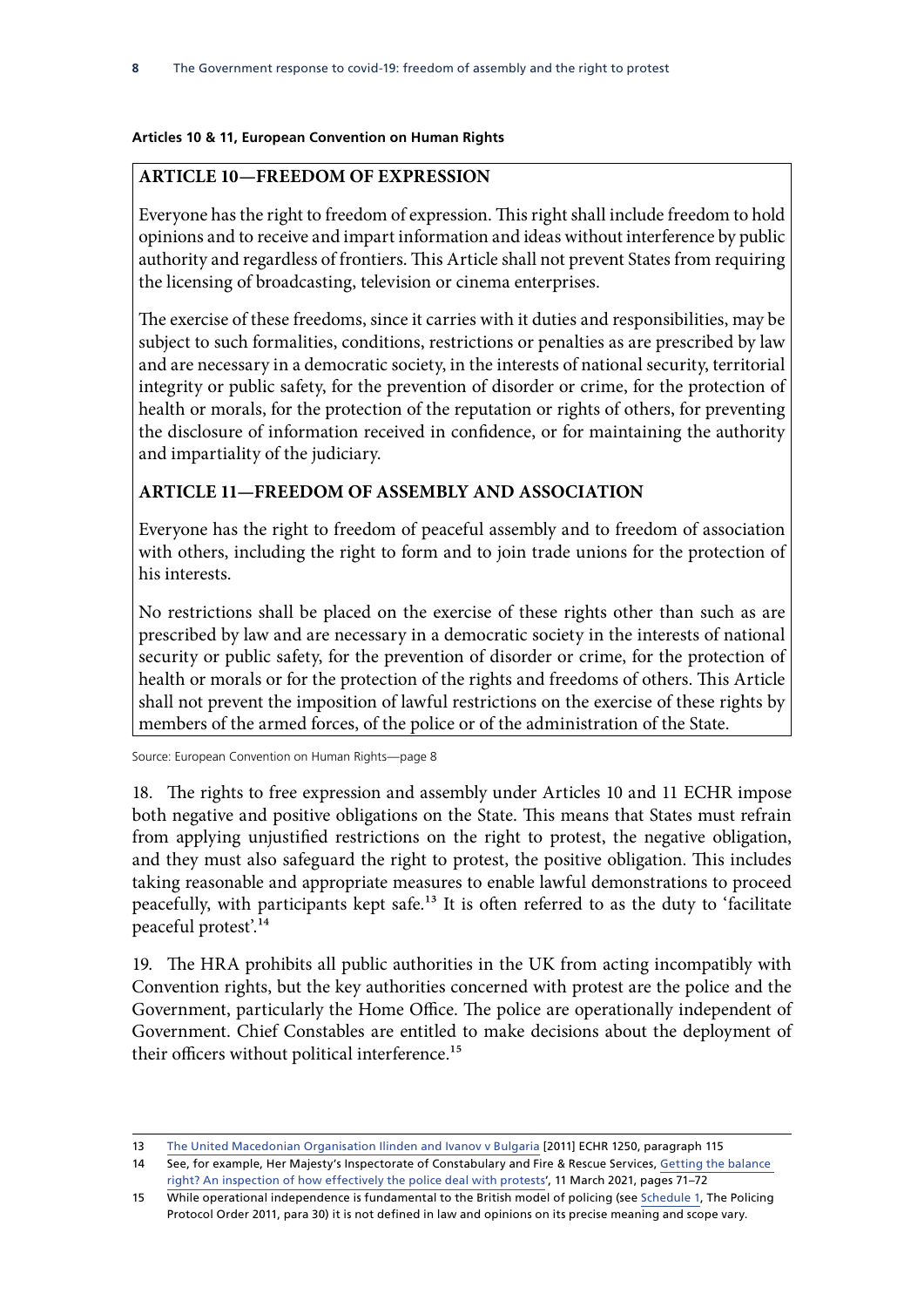<span id="page-10-0"></span>20. Prior to the outbreak of covid-19, the key piece of legislation governing the right to gather to engage in public protest was the Public Order Act 1986. This Act, which is unaffected by the coronavirus laws and remains in force, gives the police the power to impose such conditions on public assemblies and processions, including restrictions on their size, duration and location,<sup>16</sup> as are necessary, but only where a senior officer reasonably believes that the procession or assembly may result in serious public disorder, serious damage to property or serious disruption to the life of the community, or that the purpose of the organisers is to intimidate. In exceptional circumstances public processions may be banned with the permission of the Secretary of State, but there is no power to ban a public assembly.<sup>17</sup>

### *Lawful interferences with the right to protest*

21. Together, Articles 10 and 11 provide a clear, positive right for any individual to organise and engage in public protest with others.<sup>18</sup> However, as the rights guaranteed by both Articles are qualified, the right to protest is not absolute. Article 10(2) and Article 11(2) establish that authorities may interfere with the right to protest for legitimate reasons including public safety, protecting public health and protecting the rights and freedoms of others. Plainly, taking steps to prevent the spread of a potentially deadly and highly virulent virus falls within these legitimate reasons. Indeed, there is a positive obligation on the State under the ECHR to safeguard the right to life (Article 2 ECHR).

22. However, any interference with Article 10 or 11, even by a measure intended to serve a legitimate purpose like preventing the spread of covid-19, will only be justified where it is properly prescribed by law, where there is a pressing social need for the interference and where the interference is proportionate to the aim of the measure. For an interference to be prescribed by law for the purposes of Articles 10 and 11, the law governing it must be adequately accessible to those affected by it and the law's consequences for them must be foreseeable. The law must also contain adequate safeguards against arbitrary or discriminatory use.<sup>19</sup> This requirement is not affected by a public health emergency such as the covid-19 pandemic.

23. The proportionality of any measure interfering with Article 10 or 11 rights during the pandemic must be assessed against a number of factors such as its intention, its impact on different groups, whether it will cause the least interference possible to achieve its end, and, most obviously, its likely public health impact. Throughout the pandemic the Government response to covid-19 has been characterised by efforts to limit people gathering, in recognition of the ease with which the virus can be spread from person to person and the crucial need to keep the infection rate down. The proportionality of different measures will change over the course of the pandemic, as the prevalence of the virus and the rate of infection fluctuates, and it is therefore understandable that the

<sup>16</sup> In respect of assemblies, these are the only types of condition that can be imposed.

<sup>17</sup> Public Order Act 1986, [Sections 12 to 14](https://www.legislation.gov.uk/ukpga/1986/64/contents)

<sup>18</sup> The European Court of Human Rights has described "the protection of personal opinions, secured by Article 10, [as] one of the objectives of freedom of peaceful assembly as enshrined in Article 11" ([Ezelin v France](http://hudoc.echr.coe.int/eng?i=001-57675) [1991] ECHR 29 at paragraph 37) and noted that in cases of restrictions on protest it can be impossible for "the issue of freedom of expression [to be] entirely separated from that of freedom of assembly" [\(Schwabe and MG v](http://hudoc.echr.coe.int/eng?i=001-107703)  [Germany](http://hudoc.echr.coe.int/eng?i=001-107703) [2011] ECHR 1986 at paragraph 101).

<sup>19</sup> See, in the context of mass protest, [Lashmankin and Others v. Russia,](https://hudoc.echr.coe.int/eng#{%22fulltext%22:[%22lashmankin%22],%22sort%22:[%22EMPTY%22],%22documentcollectionid2%22:[%22GRANDCHAMBER%22,%22CHAMBER%22],%22itemid%22:[%22001-170857%22]}) [2017] ECHR 130 at paragraphs 410–471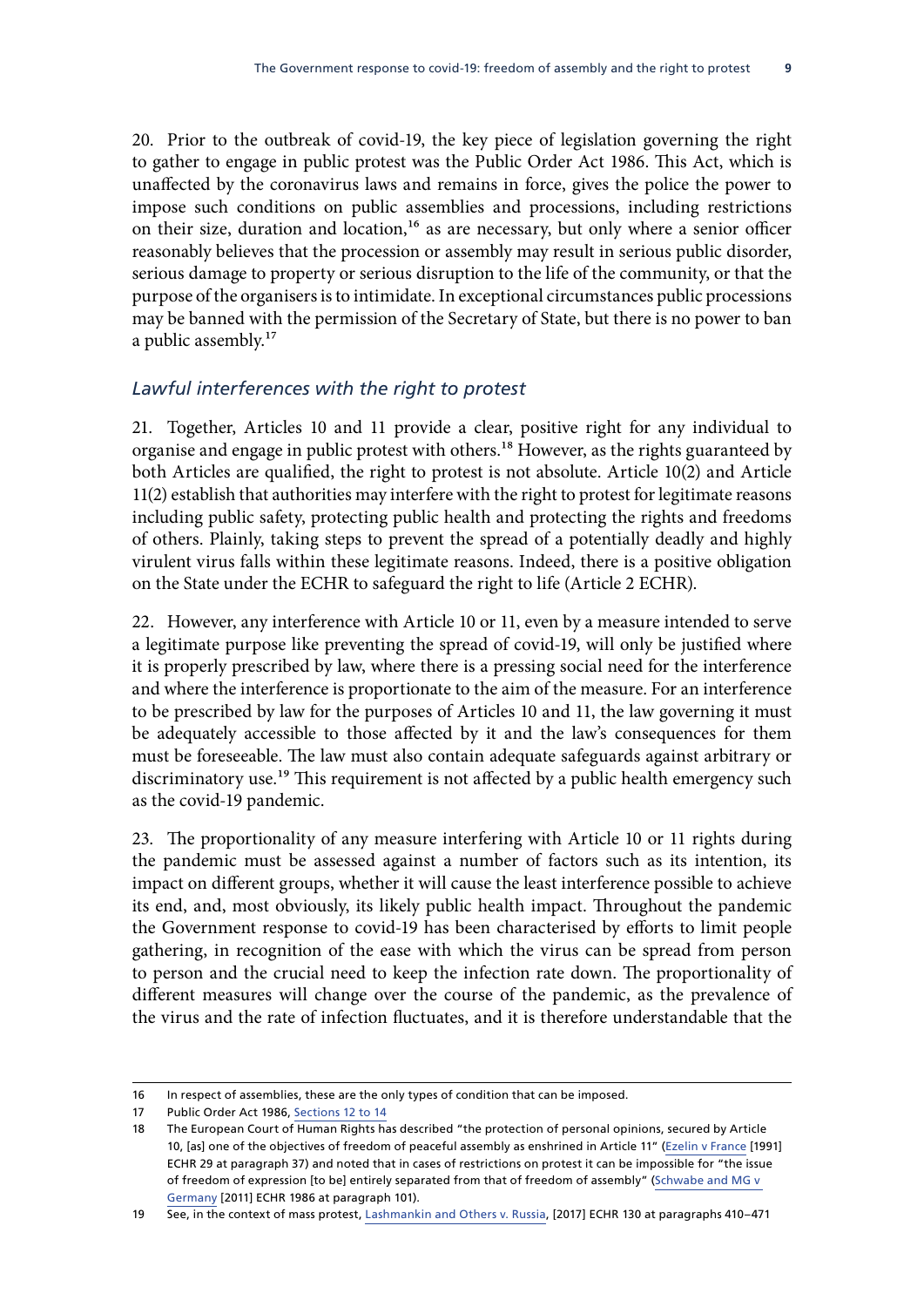position on protest in the law has changed as well. Tighter restrictions at times of national lockdown may be reasonable, compared to more deference being shown to the right to protest when the public health situation is less severe.

24. In order to assess whether restrictions on protest over the course of the pandemic have met the requirements of lawfulness and proportionality, we need to understand what restrictions have in fact been in place.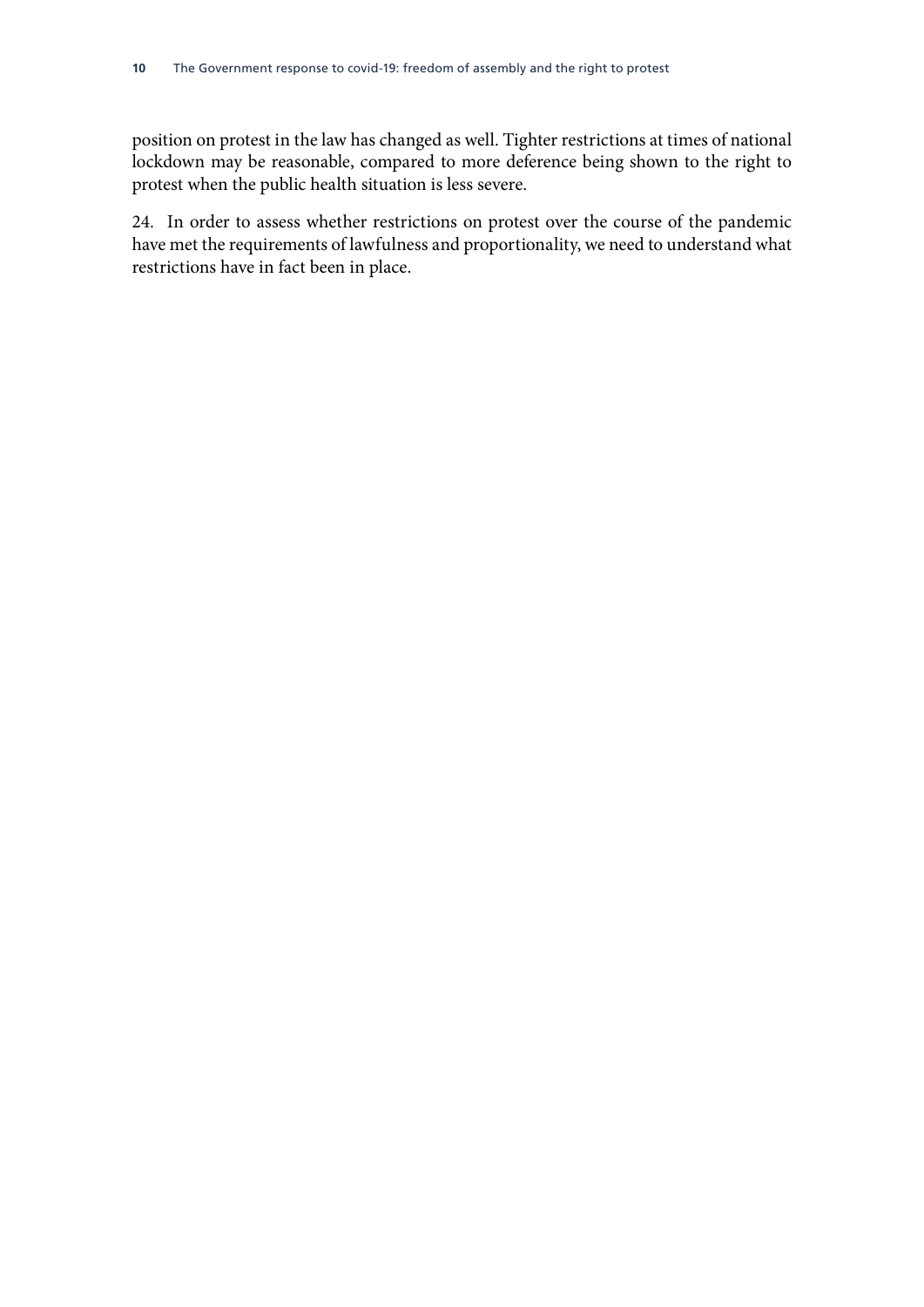## <span id="page-12-0"></span>**4** The law governing protest during the pandemic

25. This Chapter focuses on the legal regime applicable to England as the devolved parliaments and assembly are responsible for their own public health responses to covid-19.

### *The First Lockdown*

26. The Health Protection (Coronavirus, Restrictions) (England) Regulations 2020 imposed the first national lockdown, beginning on 26 March 2020. These Regulations prohibited any person leaving their home "without reasonable excuse" and provided a nonexhaustive list of reasonable excuses. This list stated that a "reasonable excuse includes" various reasons such as obtaining basic necessities, taking exercise and seeking medical assistance. The Regulations did not specify engaging in protest as a reasonable excuse for leaving the home. However, given that the list of exceptions was not exhaustive any person who left their home in order to protest would be entitled to argue that it amounted to a "reasonable excuse" and was therefore not a contravention of the Regulations. A police officer had the power to direct a person to go home, to remove them to their home (using reasonable force, if necessary) and to issue an FPN—but only if they were contravening the Regulations by being out without a "reasonable excuse".<sup>20</sup> It would be for the individual police officer and/or the courts to determine whether it was a reasonable excuse or not.

27. At the same time, the first lockdown regulations also imposed restrictions on gatherings: no person was permitted to participate in a gathering in a public place of more than two people. This restriction took a slightly different approach. It did not specify that gatherings were only prohibited where there was no "reasonable excuse". Instead, it provided a general prohibition on gatherings coupled with an exhaustive list of lawful exceptions. These exceptions did not include protest.

28. However, the regulation dealing with 'offences and penalties' provided that contravening the prohibition on gatherings would only amount to a criminal offence if it was done "without reasonable excuse". Thus it appeared that a person participating in a gathering for the purposes of protest would always be contravening the prohibition in the regulations, but they would not be committing a criminal offence if the police and/or the courts accepted that the protest amounted to a 'reasonable excuse' to breach the rules.<sup>21</sup>

29. This appeared to have some significance in respect of enforcement. Where the police considered that a gathering of three or more was taking place "in contravention of" the regulations they had the power to direct that gathering to disperse and to direct the participants home or remove them there by force.<sup>22</sup> Because these powers were triggered by a gathering in contravention of the regulations rather than by a criminal offence, on the face of the regulations the police did not have to consider whether there was any "reasonable excuse" before exercising them. The police action would seemingly be permitted under

<sup>20</sup> The Health Protection (Coronavirus, Restrictions) (England) Regulations 2020 [\(SI 2020 / 350](https://www.legislation.gov.uk/uksi/2020/350/regulation/8/made)), Regulation 8(3)

<sup>21</sup> This appears to create a confusing situation in which a person would be acting 'unlawfully' (because their participation in the gathering would be prohibited by the Regulations) but would not be committing an offence.

<sup>22</sup> The Health Protection (Coronavirus, Restrictions) (England) Regulations 2020 [\(SI 2020 / 350](https://www.legislation.gov.uk/uksi/2020/350/regulation/8/made)), Regulation 8(9)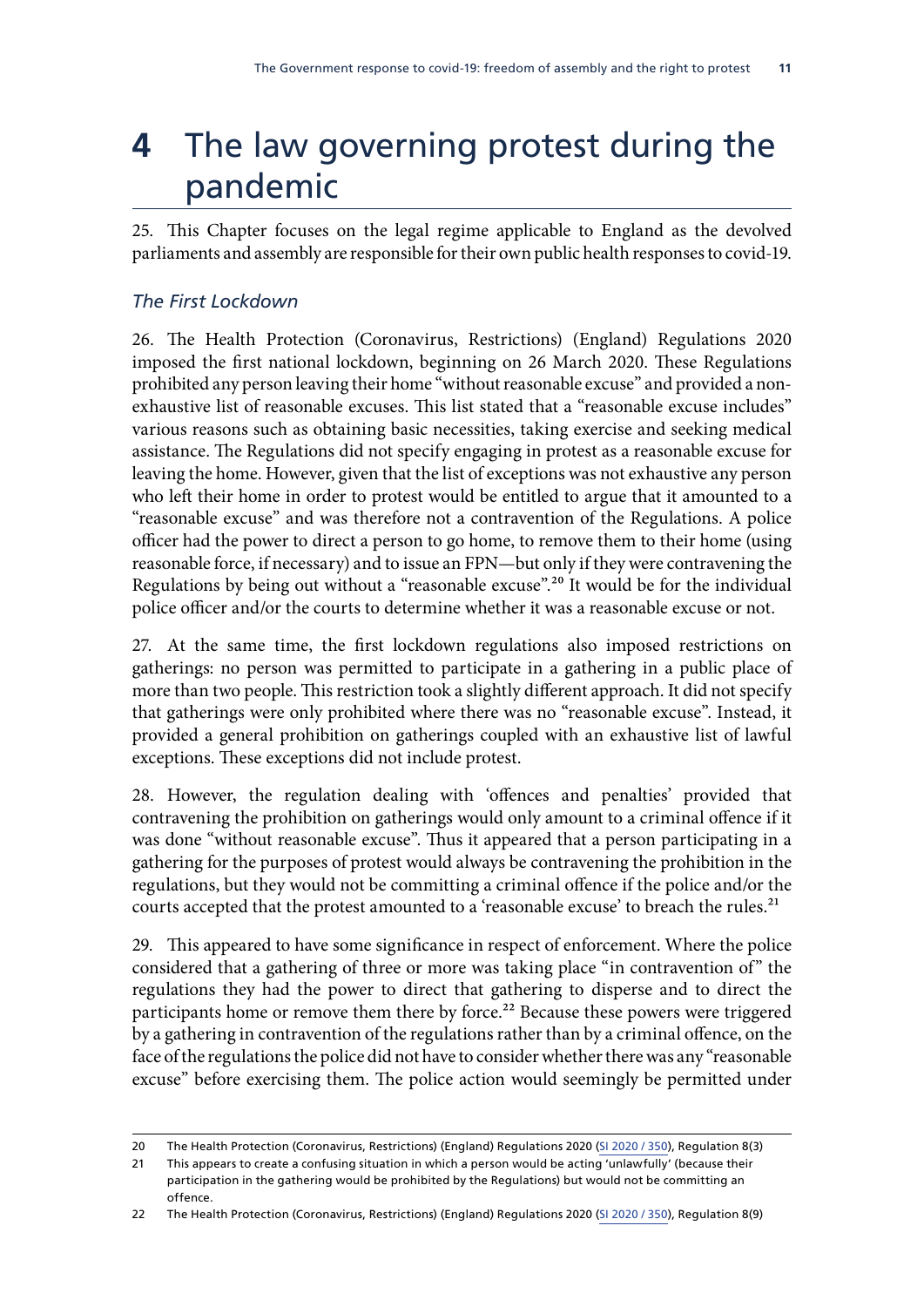<span id="page-13-0"></span>the regulations even if the person being removed did have a reasonable excuse to gather. Failing to comply with a police direction to go home, or obstructing an attempt to remove you home, would, however, only be an offence if done "without reasonable excuse".<sup>23</sup>

30. From 1 June 2020 the restrictions were eased, with the prohibition on leaving the home replaced with a prohibition on staying overnight at any place other than home and the prohibition on outdoor gatherings limited to those involving more than 6 people.<sup>24</sup> For the first time, "gathering" was defined—as "when two or more people are present together in the same place in order to engage in any form of social interaction with each other, or to undertake any other activity with each other."25 There remained no exemption for engaging in public protest. It was under these restrictions that the BLM protests and the protests to protect statues and memorials took place.

### *Permitting some protest*

31. From 4 July 2020 a further easing of restrictions took place, with people permitted to leave their homes and stay overnight elsewhere. Restrictions on outdoor gatherings remained, although up to 30 people were now able to attend gatherings outside as opposed to six. Significantly, for the purposes of protest, there was an exception in relation to outdoor gatherings of more than 30 people taking place in public spaces as long as (a) the gathering had been organised by "a business, a charitable, benevolent or philanthropic institution, a public body, or a political body"; (b) the person organising had carried out a health and safety risk assessment; and (c) the person organising had taken all reasonable measures to limit the risk of transmission of the coronavirus (taking into account both the risk assessment and government guidance).26

32. The key detail for those wishing to protest in numbers over 30 was the definition of "political body" within the regulations, which included "a political campaigning organisation within the meaning of regulation 2 of the Health and Social Care (Financial Assistance) Regulations 2009".27 Regulation 2 of the Health and Social Care (Financial Assistance) Regulations 2009 defines a "political campaigning organisation" as including:

"any person carrying on, or proposing to carry on activities—

(a) to promote, or oppose, changes in any law applicable in the United Kingdom or elsewhere, or any policy of a governmental or public authority (unless such activities are incidental to other activities carried on by that person) […]"

33. This definition covers a significant number of campaigning organisations and protest movements, although notably not any person campaigning against the activities of private companies or organisations.

<sup>23</sup> This confusing situation is discussed further below

<sup>24</sup> Amendments made by the Health Protection (Coronavirus, Restrictions) (England) (Amendment) (No. 3) Regulations 2020 ([SI 2020/558\)](https://www.legislation.gov.uk/uksi/2020/558/regulation/2/made), Regulation 2, paragraph 7(3)

<sup>25</sup> The Health Protection (Coronavirus, Restrictions) (England) Regulations 2020, ([SI 2020/350\)](https://www.legislation.gov.uk/uksi/2020/350/regulation/7/made), Regulation 7(3) (a)

<sup>26</sup> The Health Protection (Coronavirus, Restrictions) (No. 2) (England) Regulations 2020 ([SI 2020/684\)](https://www.legislation.gov.uk/uksi/2020/684/contents/made)

<sup>27</sup> See The Health Protection (Coronavirus, Restrictions) (No. 2) (England) Regulations 2020 ([SI 2020/684](https://www.legislation.gov.uk/uksi/2020/684/contents/made)), Regulation 5(7)(c)(ii)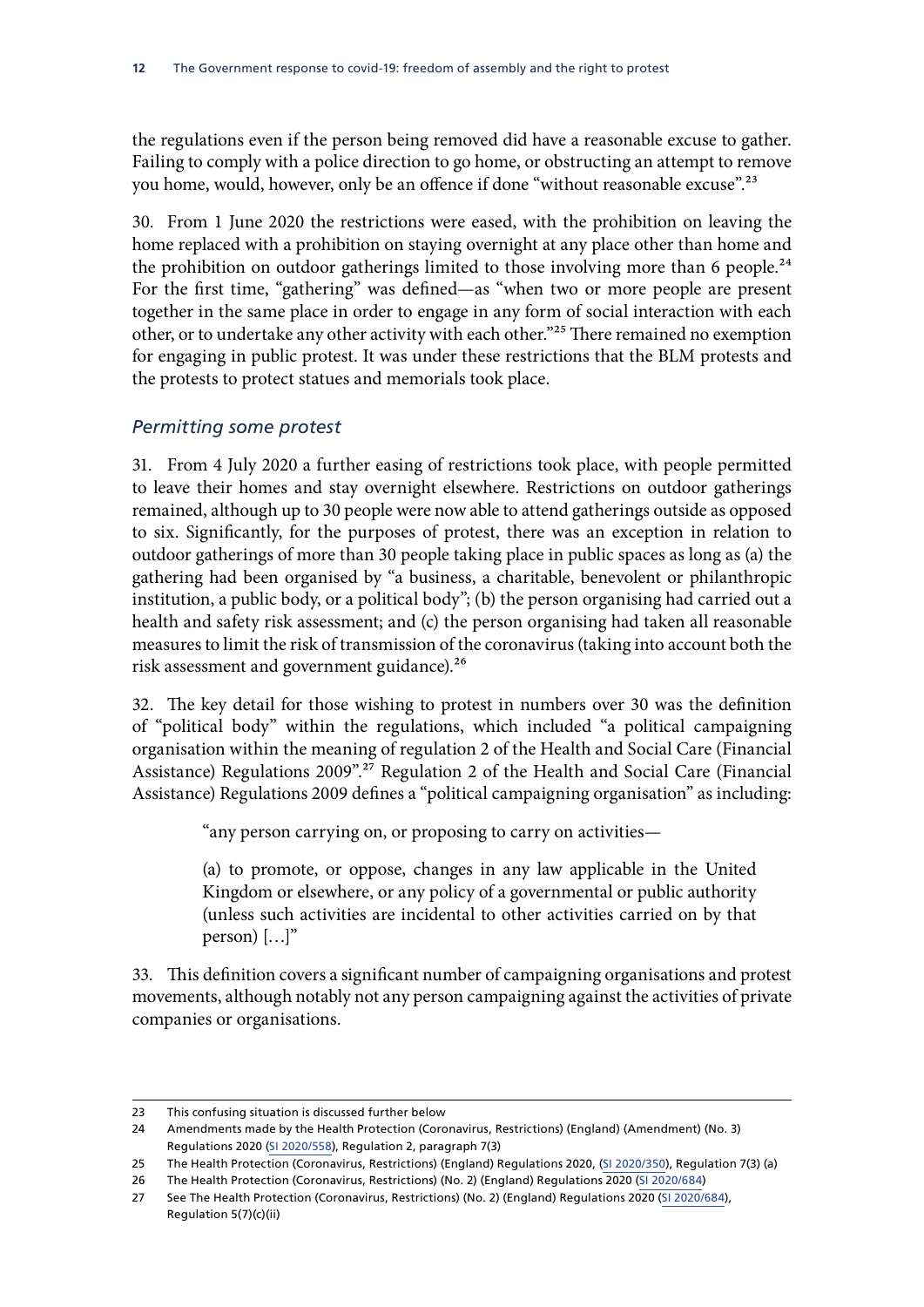<span id="page-14-0"></span>34. While there were local variations in the restrictions imposed, on the national level this limited recognition of protest as an exception to the restrictions on public gatherings continued into the Autumn, despite the number of people permitted to gather together socially being reduced from 30 to 6 on 14 September.

### *Explicit recognition of protest*

35. From 14 October 2020 a localised 3-tier system came into effect, which continued the prohibition on gatherings of more than 6 people in all three tiers. However, for the first time, the regulations expressly introduced an exception to this prohibition for a gathering "for the purposes of protest"—applicable in all three tiers. The exception mirrored that which had appeared in earlier regulations, permitting protests "organised by a business, a charitable, benevolent or philanthropic institution, a public body or a political body" in respect of which the organiser "takes the required precautions".28 The required precautions were: carrying out a risk assessment and taking all reasonable measures to limit the risk of transmission of the coronavirus (taking into account both the risk assessment and government guidance).<sup>29</sup>

36. The 24 October anti-lockdown protest in London was broken up by police. This was despite the explicit exemption allowing protest in the regulations described above. The police reported it was broken up because the protesters had not complied with the risk assessment the organisers had been required to conduct by failing to comply with social distancing and other measures.<sup>30</sup> This demonstrates that the exemption for protest did not prevent the police breaking up a protest that risked public health.

### *The November national lockdown*

37. On 5 November 2020 the second national lockdown began, under the Health Protection (Coronavirus, Restrictions) (England) (No. 4) Regulations 2020. As in the first lockdown, these regulations imposed a prohibition on leaving home without 'reasonable excuse' and provided a list of exceptions, which did not include protest. Once again, however, this list was not exhaustive, leaving open the possibility that participation in a public protest could amount to a reasonable excuse to leave home without contravening the regulations.

38. The regulations also prohibited participating in any gathering of more than two people in a public outdoor place, without reference to 'reasonable excuse' and with no exception for public protest. Again, the police were empowered to direct a gathering to disperse or to direct or remove participants home if they were considered to be breaching this prohibition (not if they were committing an offence). Surprisingly, however, the prohibition on 'holding or being involved in the holding of' (i.e. organising) a gathering of more than 30 people *did* provide for an exception in relation to gatherings "organised by a business, a charitable, benevolent or philanthropic institution, a public body or a

<sup>28</sup> The term "political body" continued to be defined in the way set out in para 33 above in these and all further coronavirus Regulations to date.

<sup>29</sup> The Health Protection (Coronavirus, Local COVID-19 Alert Level) (Very High) (England) Regulations 2020, [\(SI 2020/1105\)](https://www.legislation.gov.uk/uksi/2020/1105/contents/made), Schedule 1, para 10; The Health Protection (Coronavirus, Local COVID-19 Alert Level) (High) (England) Regulations 2020 [\(SI 2020/1104\)](https://www.legislation.gov.uk/uksi/2020/1104/contents/made), Schedule 1, para 9; The Health Protection (Coronavirus, Local COVID-19 Alert Level) (Medium) (England) Regulations 2020 [\(SI 2020/1103\)](https://www.legislation.gov.uk/uksi/2020/1103/contents/made), Schedule 1, para 6

<sup>30</sup> "[Covid-19: Arrests at London anti-lockdown protest](https://www.bbc.co.uk/news/uk-england-london-54678374)", BBC News, 24 October 2020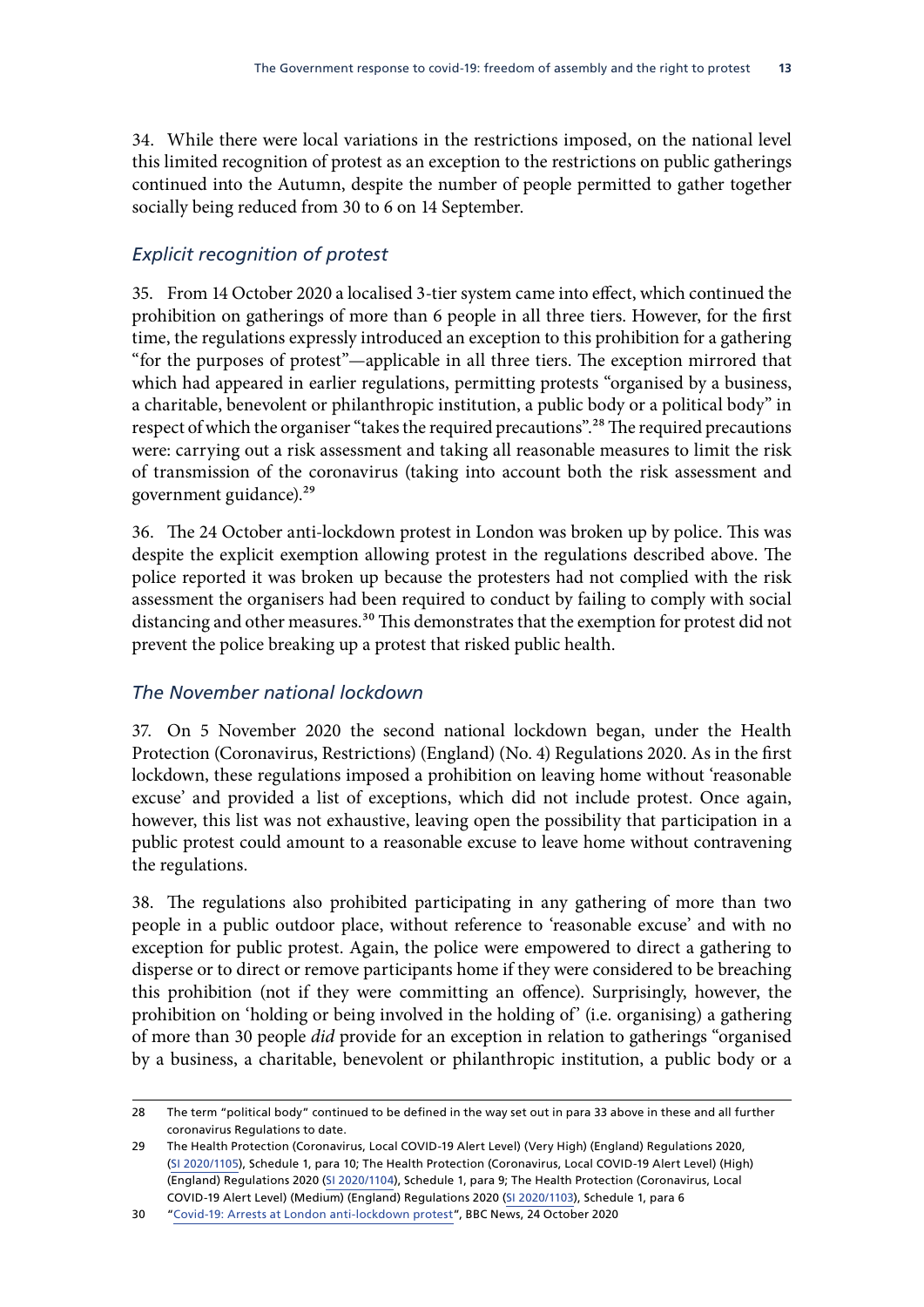<span id="page-15-0"></span>political body" in respect of which the organiser "takes the required precautions".<sup>31</sup> Thus, the regulations appeared to permit a gathering, including for the purposes of protest, involving more than 30 people to be held, but not to permit anyone to participate in it (or arguably to leave home to attend it). This was presumably an error in the drafting of the legislation, but it contributed to wider problems of obscurity in the law.

39. As with the first national lockdown, an offence would only be committed if a person participated in a gathering, or did not comply with police directions/removal, "without reasonable excuse".32

40. Under this legal regime, on 28 November 2020, the Metropolitan Police arrested more than 150 demonstrators marching against the lockdown, although not all of these arrests were for breaching coronavirus regulations. At the time, a statement by the Metropolitan Police said: "Protest is not currently a permitted exemption to the prohibition on gatherings under the current coronavirus regulations."33 What was not made clear was that, while protest was not a specific permitted exemption, it could still have amounted to a "reasonable excuse" for gathering.

### *Return to permitting protest*

41. At the end of the second lockdown the Government introduced the national 3-tier system under the Health Protection (Coronavirus, Restrictions) (All Tiers) (England) Regulations 2020, coming into force on 2 December 2020. This system again imposed restrictions on outdoor gatherings in each tier, essentially prohibiting gatherings of more than 6 people in public spaces, subject to a list of exceptions. As with the system in place prior to the second lockdown, these regulations expressly recognised an exception for a gathering "for the purposes of protest"—applicable in all three tiers.<sup>34</sup> As had been the case immediately prior to the second lockdown, protests "organised by a business, a charitable, benevolent or philanthropic institution, a public body or a political body" were permitted as long as the organiser had taken the same "required precautions".35

### *Tier 4 and the third national lockdown*

42. From 20 December 2020 the fourth tier of restrictions was introduced, which again prohibited those in the Tier 4 area leaving the home without reasonable excuse and gathering together in a public place in groups of more than 2.<sup>36</sup> The exception for protest that applied in Tiers 1 to 3 was removed from the list of exceptions applicable in Tier 4.

<sup>31</sup> The Health Protection (Coronavirus, Restrictions) (England) (No. 4) Regulations 2020 [\(SI 2020/1200](https://www.legislation.gov.uk/uksi/2020/1200/contents/made)), Regulation 10(6)

<sup>32</sup> The Health Protection (Coronavirus, Restrictions) (England) (No. 4) Regulations 2020 [\(SI 2020/1200](https://www.legislation.gov.uk/uksi/2020/1200/contents/made)), Regulation 20

<sup>33</sup> "[Police arrest 155 anti-lockdown protesters in London](https://www.theguardian.com/world/2020/nov/28/met-police-anti-lockdown-protest-london)", The Guardian, 28 November 2020

<sup>34</sup> The Health Protection (Coronavirus, Restrictions) (All Tiers) (England) Regulations 2020 [\(SI 2020/1374\)](https://www.legislation.gov.uk/uksi/2020/1374/contents), Schedule 1 para 3 (Tier 1); Schedule 2 para 4 (Tier 2); Schedule 3 para 4 (Tier 3)

<sup>35</sup> The Health Protection (Coronavirus, Restrictions) (All Tiers) (England) Regulations 2020 [\(SI 2020/1374\)](https://www.legislation.gov.uk/uksi/2020/1374/contents), Regulation 7

<sup>36</sup> The Health Protection (Coronavirus, Restrictions) (All Tiers) (England) Regulations 2020 [\(SI 2020/1374\)](https://www.legislation.gov.uk/uksi/2020/1374/contents), Schedule 3A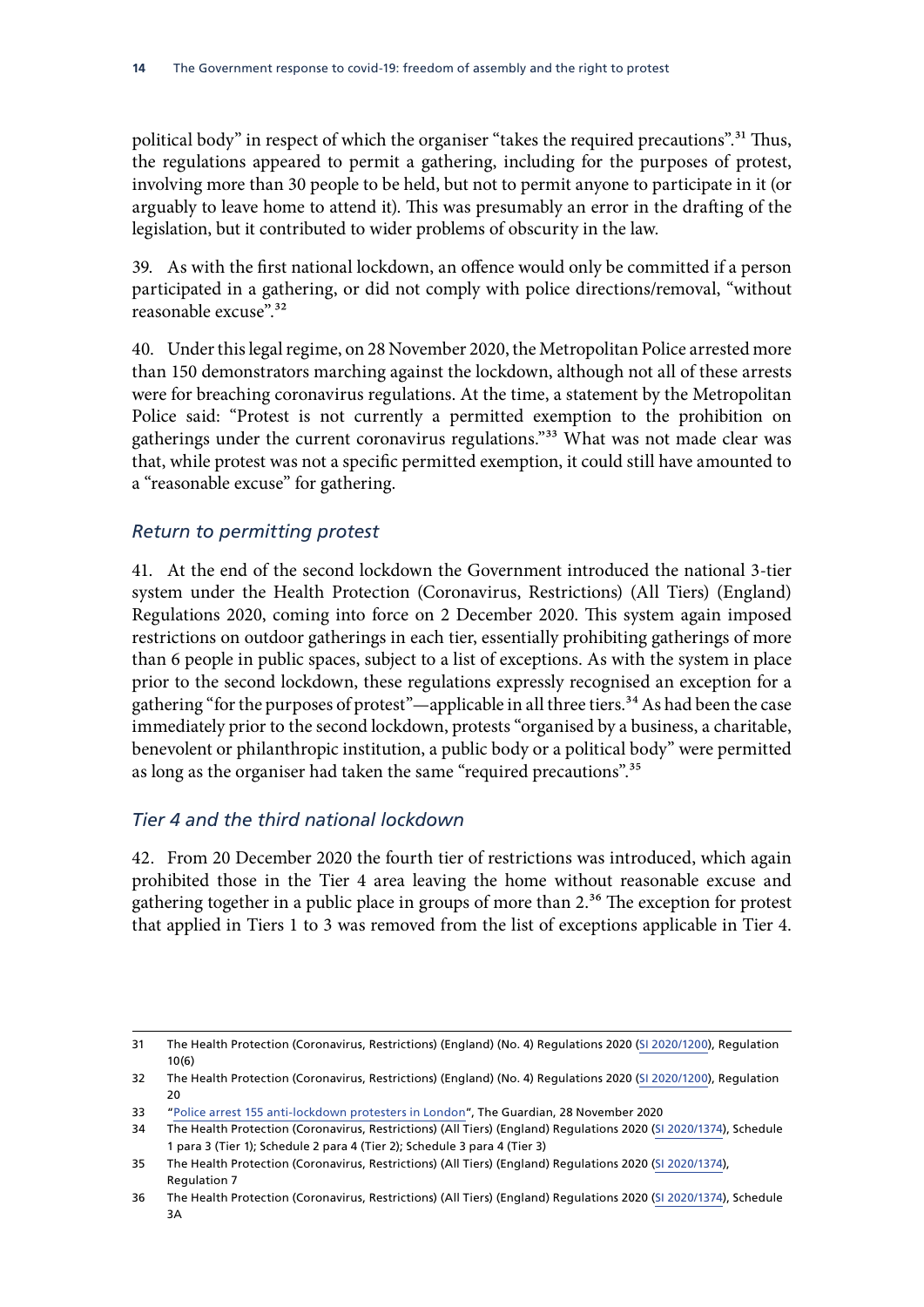<span id="page-16-0"></span>However, from 26 December 2020 a new exception was introduced both for leaving the home and for gathering, covering "gathering for the purposes of picketing" as long as the organiser takes the same "required precautions".37

43. On 5 January 2021 all of England was placed under Tier 4—the third national lockdown. While some restrictions were slightly tightened, in respect of protest under Tier 4 the position remained the same—no exception to the prohibition on leaving the home other than the general 'reasonable excuse' and no exemption from the prohibition on gathering for protest (apart from picketing). Again, the police were empowered to direct a gathering to disperse or to direct or remove, with force if necessary, participants to their home if they were considered to be breaching the prohibition on gathering. Once again, however, no offence is committed by contravening the restriction on gatherings or by failing to comply with a police direction unless the individual concerned had "no reasonable excuse".38 Thus there remains the possibility of a protest providing a reasonable excuse for a gathering and therefore not being an offence. There also remains the possibility of the police being permitted to using force against someone despite their participation in a gathering having a reasonable excuse and therefore not being an offence. This is the situation that continues to apply at the time of writing.

44. The gathering at Clapham Common on 13 March 2021 took place under the third national lockdown. Also under the third national lockdown, protests were organised following the Government's recommendation of a 1% pay rise for NHS workers. A 65 year-old NHS worker was issued with an FPN and fined £10,000 for organising a gathering attended by 40 people in central Manchester. The police have since committed to review this fine<sup>39</sup>

### **Has protest ever been illegal?**

45. In her oral evidence to the Committee, Kirsty Brimelow QC described the laws governing protest during the pandemic as "completely inaccessible and opaque".<sup>40</sup> The frequently changing regulations have created substantial confusion over what should be a clear answer to a simple question: is going on a protest illegal?

46. On a few occasions the answer to that question has been a relatively straightforward 'no'. Between 14 October and 5 November 2020 and between 2 December 2020 and 5 January 2021, the law expressly permitted gathering for the purposes of protest. The requirement to carry out the required risk assessment and take all reasonable steps to prevent the spread of covid-19 was clear and understandable. Prospective organisers and participants, particularly those from smaller organisations and grassroots movements, might have struggled to be clear on whether they were a "business, a charitable, benevolent or philanthropic institution, a public body" or, in particular, "a political body". They might also have wondered, as we have done, why a demonstration organised against a private

<sup>37</sup> The Health Protection (Coronavirus, Restrictions) (All Tiers) (England) (Amendment) (No. 3) Regulations 2020 [\(SI 2020/1646\)](https://www.legislation.gov.uk/uksi/2020/1646/made). The picketing must be lawful, i.e. carried out in accordance with the [Trade Union and Labour](https://www.legislation.gov.uk/ukpga/1992/52/contents)  [Relations \(Consolidation\) Act 1992](https://www.legislation.gov.uk/ukpga/1992/52/contents).

<sup>38</sup> The Health Protection (Coronavirus, Restrictions) (All Tiers) (England) Regulations 2020 [\(SI 2020/1374\)](https://www.legislation.gov.uk/uksi/2020/1374/contents), Regulation 10(1)

<sup>39</sup> "*[Covid: Police to review £10k fine for NHS protest organiser](https://www.bbc.co.uk/news/uk-england-manchester-56351093)*", BBC News, 10 March 2021

<sup>40</sup> Oral evidence taken on 24 February, HC (2019–21) 1004, [Q29](https://committees.parliament.uk/oralevidence/1757/pdf/)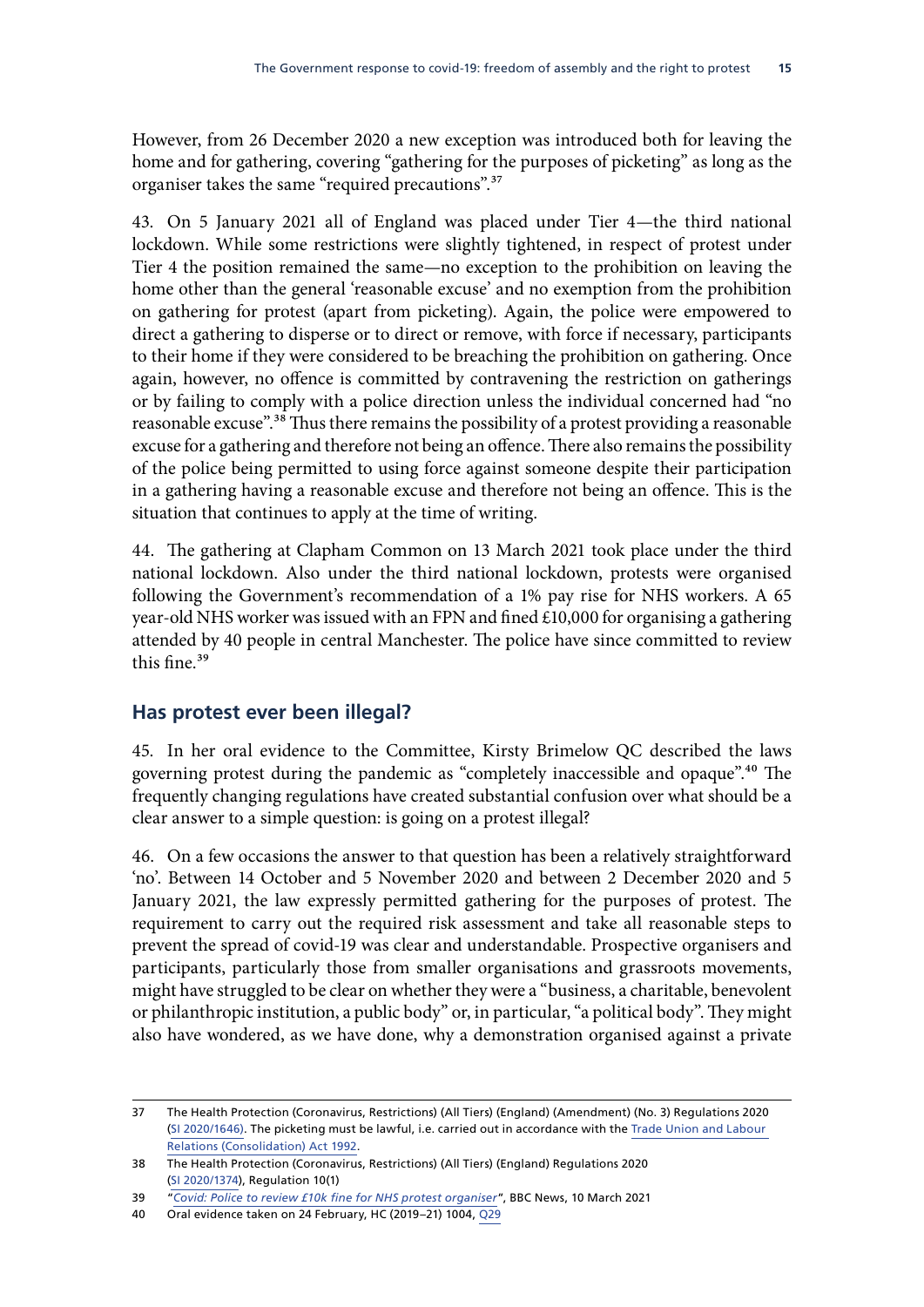company was not permitted while a protest against a public body was—this distinction having no obvious relationship with the risk of spreading covid-19. Nevertheless, the law did provide a clearly defined basis for lawful protest.

47. At other times during the pandemic, however, the legal status of protest has been far less clear. In particular, during all three periods of national lockdown in England, the law expressly prohibited gathering together without providing any exception that would cover protest (other than picketing, under the third lockdown). Furthermore, during lockdown the law prohibited leaving the home without reasonable excuse, without including protest in the list of examples of reasons that would amount to such an excuse. Indeed, once the express exemption "for the purpose of protest", was included in the law on 14 October, its later removal during periods of national lockdown would seem a clear signal that protest was no longer permitted. This has understandably had the effect of convincing many people, including a number of those who provided written evidence to us and elements of the national press, that during lockdown it has been against the law and therefore a criminal offence to gather together in a public place to protest. $41$ 

48. Yet through each period of national lockdown the law has not prohibited leaving the home if there is a "reasonable excuse" for doing so. Given that the regulations imposing lockdown have not (and could not) remove the underlying right to protest under Articles 10 and 11 ECHR, guaranteed by the HRA, it seems that going on a protest, if conducted in a manner that minimises the risk of spreading covid-19, could have been and could remain a lawful reason to leave the home during lockdown.

49. Furthermore, while throughout the national lockdowns the regulations have been clear that protest does not fall within the lawful exceptions to the prohibition on gatherings, they have been equally clear that breaching that prohibition will only be an offence if it is done without a 'reasonable excuse'. If protest could potentially be a reasonable excuse in respect of the prohibition on leaving home, then protest could also potentially be a reasonable excuse for gathering together—meaning that participating in that gathering would not be an offence.

50. However, this also means, confusingly, that attending a protest could be in breach of the regulations despite it not being a criminal offence. The precise status of this 'unlawful but not criminal' behaviour is not clear, but its consequences for anyone considering gathering for a protest during lockdown could be significant. The lockdown regulations have granted the police the power to disperse gatherings, direct participants to go home and even to remove them forcibly (if necessary) where they consider the prohibition on gatherings has been contravened, not where they consider a criminal offence has been committed. On their face therefore, the regulations allow these powers to be used whether or not a 'reasonable excuse' is available, and therefore against individuals who are not breaking the (criminal) law. It is hard to see how this could be consistent with Article 10 and 11 ECHR.

51. The cause of this ambiguity in the regulations is unclear. However, if the intention was for police enforcement powers in respect of gatherings to be unavailable where the participant had a 'reasonable excuse', the clauses governing gatherings could simply have been drafted in the same way as the clauses governing leaving the home. It is also notable

<sup>41</sup> See for example, "*[Coronavirus: Priti Patel bans demonstrations during England's lockdown](https://www.independent.co.uk/news/uk/politics/priti-patel-protests-england-lockdown-home-office-demonstrations-b1556584.html)*", The Independent, 3 November 2020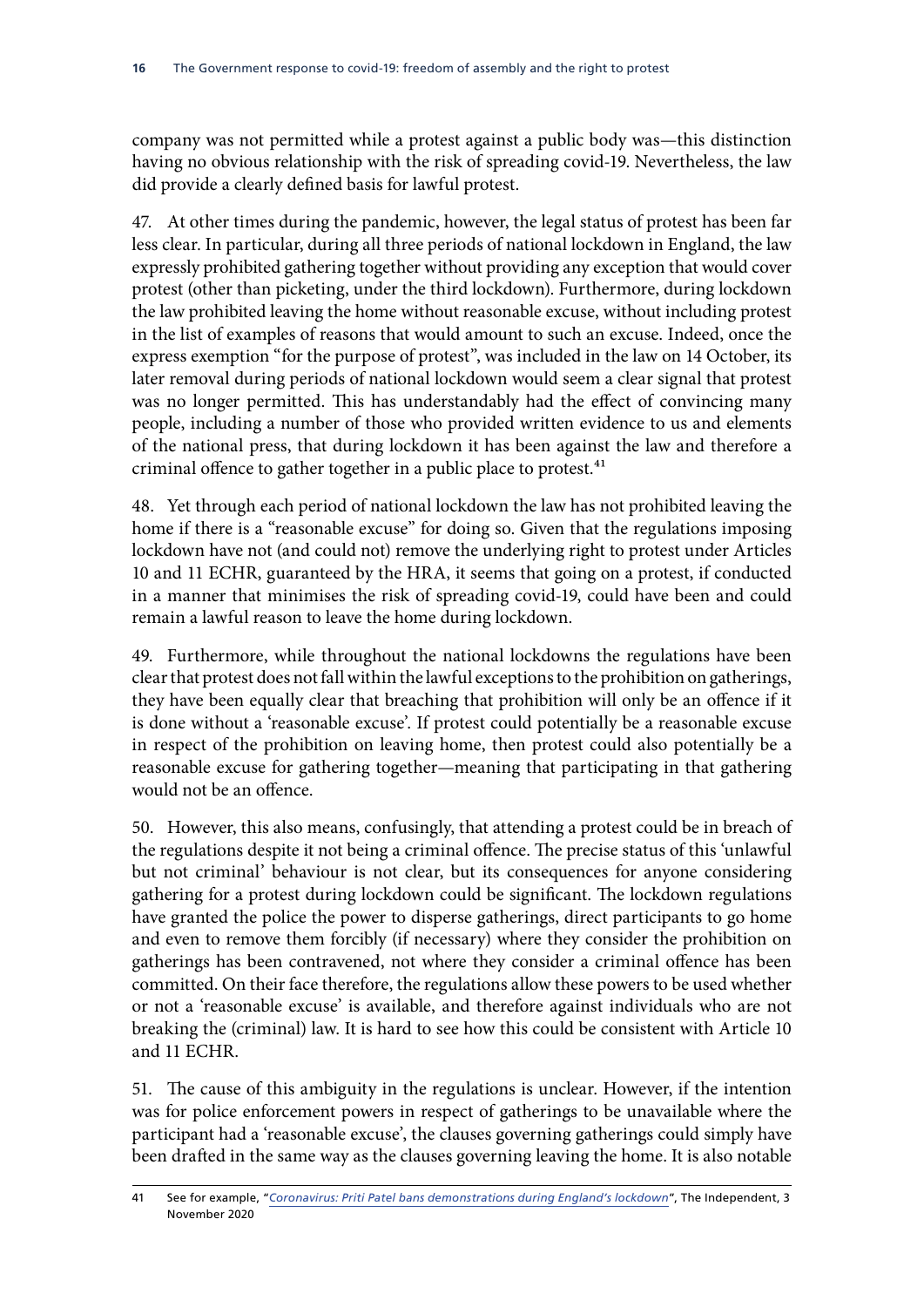<span id="page-18-0"></span>that the ambiguity has been maintained in all three lockdowns over the past year. *The regulations must be corrected to ensure that persons who have a reasonable excuse to gather, and who are therefore not committing an offence, cannot be directed to disperse or leave, or removed from the gathering***.**

### *Confirmation that protest is not banned*

### *R (Dolan) v Secretary of State for Health and Social Care*

52. The potential for protest to remain lawful despite it not being listed as an exception to prohibitions on gathering was recognised by the Court of Appeal in the case of *R (Dolan) v Secretary of State for Health and Social Care*.42 This case saw the lawfulness of the regulations covering the first lockdown challenged on various grounds, including their compatibility with Convention rights. The court did not grant permission for judicial review in respect of the claim that the regulations were incompatible with the right to free assembly under Article 11, but it did consider the claim's merits and found that it was "unarguable":

> 103 […] In our view, the regulations cannot be regarded as incompatible with article 11 given the express possibility of an exception where there was a reasonable excuse.

53. Significantly, the Government supported this interpretation of the legislation and reminded the court "that the HRA is primary legislation, whereas the regulations are subordinate legislation." The court thus found that "[i]f there were any conflict between them, it is the HRA and not the regulations that would have to take priority. It would be possible to resolve any potential conflict by the process of interpretation required by section 3 of the HRA were there an incompatibility with a Convention right."<sup>43</sup>

54. This is an important point. Under section 3 HRA, all of the lockdown regulations must be interpreted in a way that is compatible with the Convention, including Articles 10 and 11 ECHR. This is an obligation that applies to all public authorities and not just the courts. Given that the regulations did not expressly prohibit all protest, they must be read in such a way as to permit protest where it would be unnecessary or disproportionate not to. If the regulations *had* expressly banned all protest without any possibility of 'reasonable excuse' the regulations would have run the very clear risk of being found to be incompatible with the Convention and struck down.

55. It is notable that while concluding that the presence of the 'reasonable excuse' defence undermined any claim that the regulations breached Article 11, the court did not address in its judgment the implications of the police being given the power to disperse gatherings and to direct or remove people home for violating the prohibition on gatherings—a power which, on the face of the regulations, does not depend on an absence of 'reasonable excuse'.

<sup>42</sup> [2020] EWCA Civ 1605

<sup>43</sup> Section 3 HRA requires all legislation to be read and given effect compatibly with Convention rights, so far as it is possible to do so.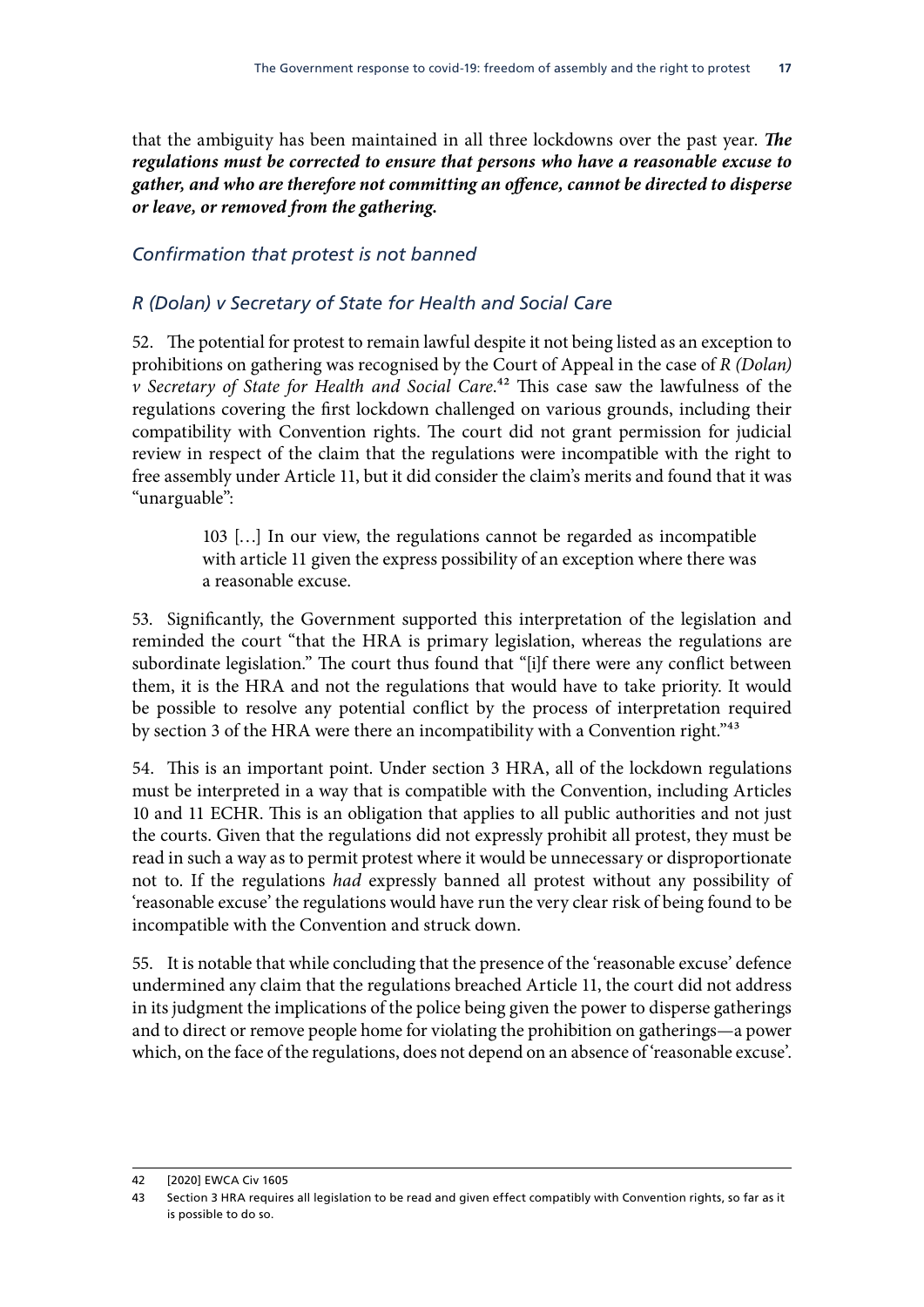### <span id="page-19-0"></span>*Police understanding*

56. Significantly, the senior police officers who gave oral evidence to our Committee also appeared to agree that protest was not prohibited under lockdown. In answer to the question: "can we assume that your understanding of the law is that there is no absolute prohibition on the right to protest, and that it still exists, notwithstanding the terms the regulations made under the Public Health Act?", Chief Constable Harrington said: "Absolutely."44

### *Reclaim These Streets*

57. It is somewhat concerning then, that around two weeks after that oral evidence session Reclaim These Streets still considered it necessary to bring an emergency application against the Metropolitan Police in the High Court to establish that the law did not impose an absolute ban on protest. We understand that when considering the application brought by Reclaim These Streets prior to the cancelled event on Clapham Common on 13 March 2021, the High Court accepted that the conclusion in *Dolan* regarding the first national lockdown applied equally to the 2021 lockdown. The regulations prohibiting gatherings must be read subject to the rights guaranteed by Article 10 and 11 ECHR, and therefore a protest may only be prohibited where it is necessary and proportionate to do so. A policy effecting a blanket ban on protest would be unlawful.<sup>45</sup>

### *Reasonable excuse*

58. Yet even once it is established that protest has never been subject to a blanket prohibition, even under the three national lockdowns, the precise lines between legal and illegal protest remain obscure. The burden of protecting the right to protest and Articles 10 and 11 ECHR falls on the phrase 'reasonable excuse' and the way in which it is interpreted. The defence of 'reasonable excuse' undoubtedly provides flexibility in the application of the lockdown regulations—a vital safety net for human rights, ensuring that not all infringements of sweeping restrictions are criminalised—but 'reasonable excuse' alone is insufficient to adequately protect the right to protest during the pandemic. While it is important to know that protest may be lawful as it may amount to a reasonable excuse for breaching the prohibition on gathering, this does not and cannot provide the accessibility and foreseeability of the law that the ECHR requires. The impact of this uncertainty are considered further below.

## **Legality of protest—other factors contributing to confusion**

### *Government communications*

59. The most obvious reason for the lack of clarity over the legality of protest is outlined above: that the law governing gatherings (i) has frequently changed and (ii) during lockdown has left protest to fall within the general defence of 'reasonable excuse'. Yet confusion around the right to protest has not been helped by communications coming from Government. For example:

<sup>44</sup> Oral evidence taken on 24 February, HC (2019–21) 1004, [Q37](https://committees.parliament.uk/oralevidence/1757/pdf/)

<sup>45</sup> See the [open advice](https://twitter.com/ReclaimTS/status/1370838667925786626) provided to Reclaim These Streets by their lawyers, following the judgment in the High Court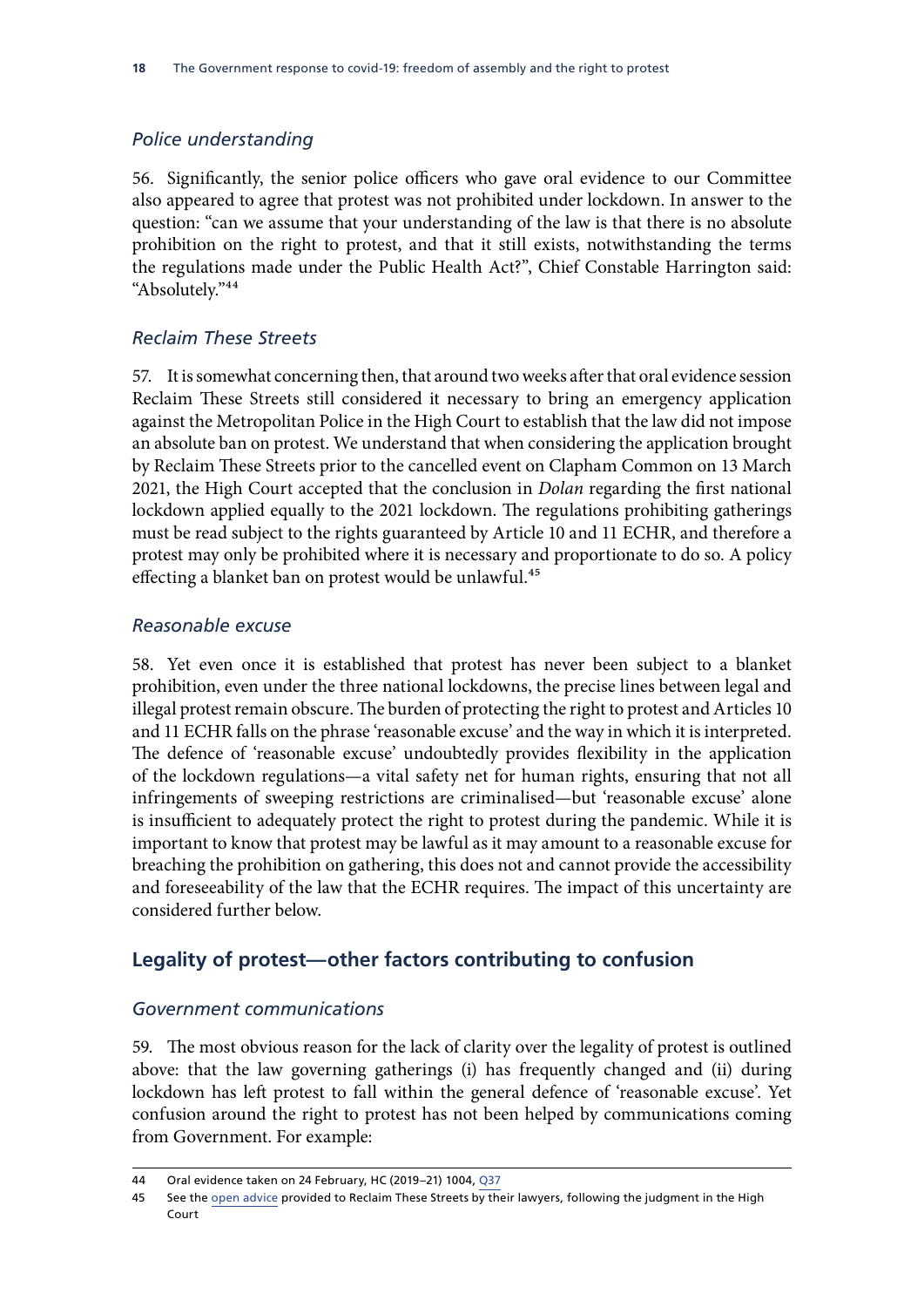a) On 6 June 2020, when gatherings of more than six were prohibited under the regulations, the Home Secretary tweeted: "Protests must be peaceful and in accordance with social distancing rules."46 On 7 June 2020 the Prime Minister tweeted similarly: "People have a right to protest peacefully & while observing social distancing but they have no right to attack the police."<sup>47</sup> Shortly afterwards, on 8 June 2020, the Home Secretary wrote in the national media on the subject of the ongoing protests following the death of George Floyd in the USA and stated, in a seeming contradiction of the earlier tweets:

"This government understands the importance of the right to protest. In normal circumstances, a large (and largely peaceful) protest of this kind would not be of concern to the authorities. But these are not normal times. To protect us all, and to stop the spread of coronavirus, any large gatherings of people are unlawful."48

- b) The Home Secretary followed this with a tweet on 13 June 2020, which stated that "[g]athering in large numbers at this exceptional time is illegal."49 The law had not changed.
- c) Before the second national lockdown began in November 2020, numerous news sources reported that protest was to be banned.<sup>50</sup> These headlines were inaccurate but perhaps understandable as the exemption permitting protest had been removed from the regulations. The statement from the Home Office quoted in these articles did nothing to clarify whether removing the exception that allowed for protest meant that there was a ban or not:

"People must follow the rules on meeting with others, which apply to all gatherings and therefore protests too. As they have done throughout the pandemic, the police and local authorities will engage, explain and encourage people to follow the rules before moving on to enforce the law."

60. Inaccurate communications were not limited to central Government. On 27 November, during the second national lockdown, in anticipation of planned protests in London the following day, the Mayor of London tweeted that "[u]nder the current lockdown restrictions, gatherings of more than 2 people who do not share a household or bubble are illegal."51 No mention was made of Article 11 rights or any exceptions to the prohibition.

61. **While the law surrounding protest during the pandemic has been and remains far from clear, this does not justify inaccurate and misleading communications from Government. Indeed, it demands the opposite. Public communications from Government about the law must be accurate.**

<sup>46</sup> @pritipatel, (2020, June 6), [Protests must be peaceful and in accordance with social distancing rules](https://twitter.com/pritipatel/status/1269346532853264390)

<sup>47 @</sup>BorisJohnson, (2020, June 7), People have a right to protest peacefully & while observing social distancing but [they have no right to attack the police](https://twitter.com/BorisJohnson/status/1269724206440370178)

<sup>48</sup> Home Office News Team, [Home Secretary: op-ed on protests,](https://homeofficemedia.blog.gov.uk/2020/06/08/home-secretary-op-ed-on-protests/) 8 June 2020

<sup>49</sup> **@pritipatel, (2020, June 13),** [We are in the grip of an unprecedented national health emergency](https://twitter.com/pritipatel/status/1271717880078491648)

<sup>50</sup> "*[Coronavirus: Priti Patel bans demonstrations during England's lockdown](https://www.independent.co.uk/news/uk/politics/priti-patel-protests-england-lockdown-home-office-demonstrations-b1556584.html)*", The Independent, 3 November 2020; "*[Protests of more than two 'to be banned during second lockdown](https://metro.co.uk/2020/11/03/protests-of-more-than-two-to-be-banned-during-second-lockdown-13525561/)*", Metro, 3 November 2020; "*[Coronavirus](https://www.thetimes.co.uk/article/coronavirus-lockdown-priti-patel-wants-police-to-stop-protests-of-more-than-two-zdpv3xczx)  [lockdown; Priti Patel wants police to stop protests of more than two](https://www.thetimes.co.uk/article/coronavirus-lockdown-priti-patel-wants-police-to-stop-protests-of-more-than-two-zdpv3xczx)*", The Times, 3 November 2020 [paywall]

<sup>51</sup> @MayorofLondon, (2020, November 27), [Under the current lockdown restrictions, gatherings of more than 2](https://twitter.com/MayorofLondon/status/1332362081652371459?s=20)  [people who do not share a household or bubble are illegal](https://twitter.com/MayorofLondon/status/1332362081652371459?s=20)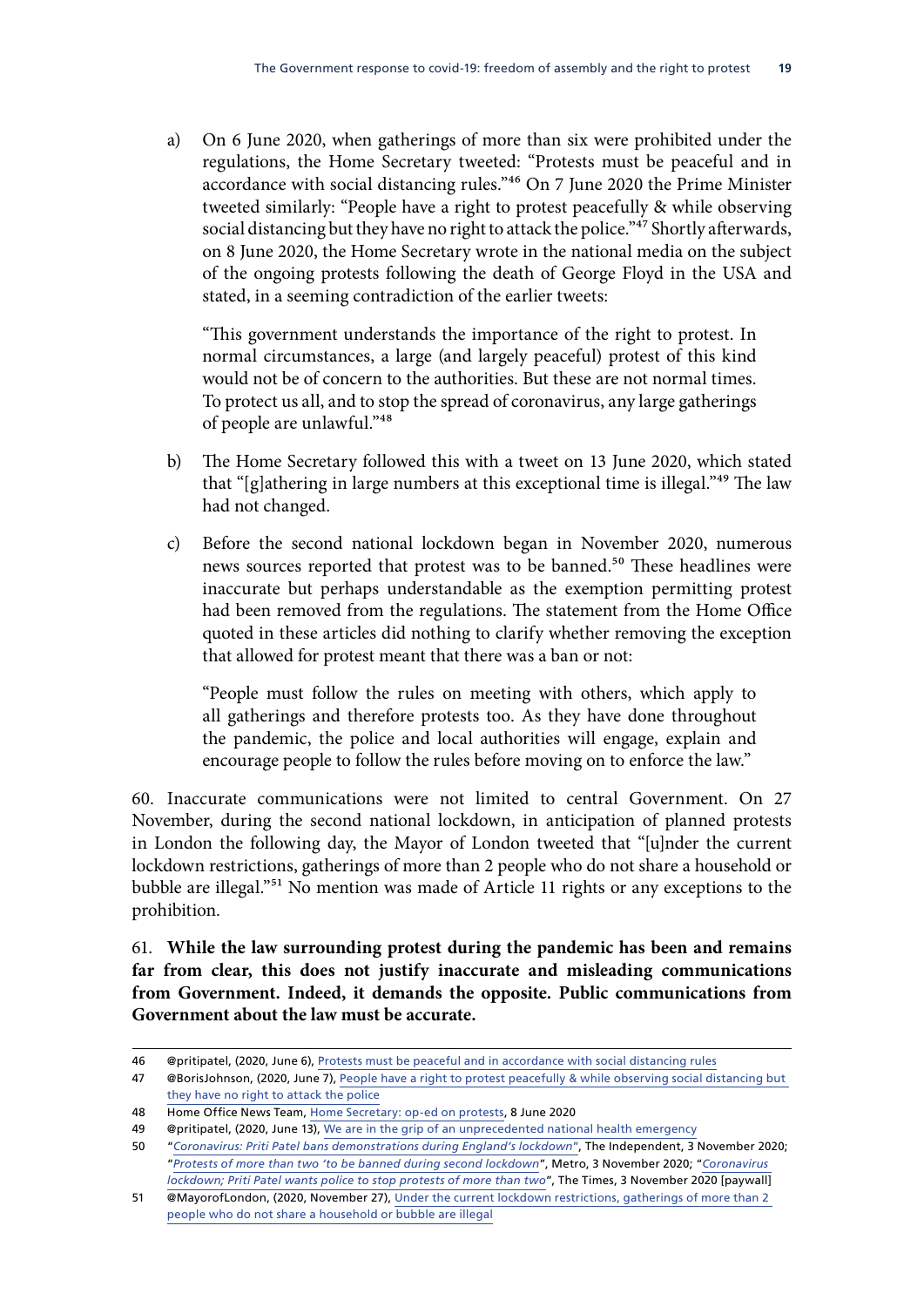### <span id="page-21-0"></span>*Further ambiguities in the law*

#### *"Gathering"*

62. The uncertainty over the right to protest has also been exacerbated by further ambiguity in the terms used in the regulations. For example, until June 2020, the regulations provided no definition of "gathering" despite it being a key term that determined whether behaviour was lawful or unlawful. Since then a definition has been provided:

> "[A] gathering takes place when two or more persons are present together in the same place in order—(i) to engage in any form of social interaction with each other, or (ii) to undertake any other activity with each other"<sup>52</sup>

63. While this definition is a substantial improvement on no definition, it is still not clear at what distance two people becomes a gathering. Especially given the regulations are all 'Health Protection' regulations designed to halt the spread of covid-19, it could be interpreted that once people are far enough apart to pose no risk of spreading coronavirus to each other then they cannot be considered as a gathering. This would mean any socially distanced protest would not be caught by the prohibition on gatherings. This does not appear to be the interpretation that has been adopted by the police, given reports that socially distanced protests have been 'refused permission' or resulted in police enforcement action.<sup>53</sup>

64. The phrase "in the same place" does not provide much additional clarity. Two people protesting on opposite sides of a park might be said to be "in the same place", despite there being hundreds of metres between them. Would this be considered a gathering? The same question could be asked in respect of neighbours on a street all standing outside their front doors to 'clap for carers'; are they "present together in the same place" to undertake "an activity with each other"? It seems unlikely, but the language of the regulations might leave doubts in the minds of some.

<sup>52</sup> The Health Protection (Coronavirus, Restrictions) (All Tiers) (England) Regulations 2020, [\(SI 2020/1374\)](https://www.legislation.gov.uk/uksi/2020/1374/contents) Regulation 2, clause 6e.

<sup>53</sup> For example, the Reclaim These Streets event on Clapham Common and see also: "*[Organiser of socially-distant](https://www.mirror.co.uk/news/uk-news/breaking-organiser-nurses-pay-protest-23623460)  [nurses' pay protest fined £10,000 by police](https://www.mirror.co.uk/news/uk-news/breaking-organiser-nurses-pay-protest-23623460)*", The Mirror, 7 March 2021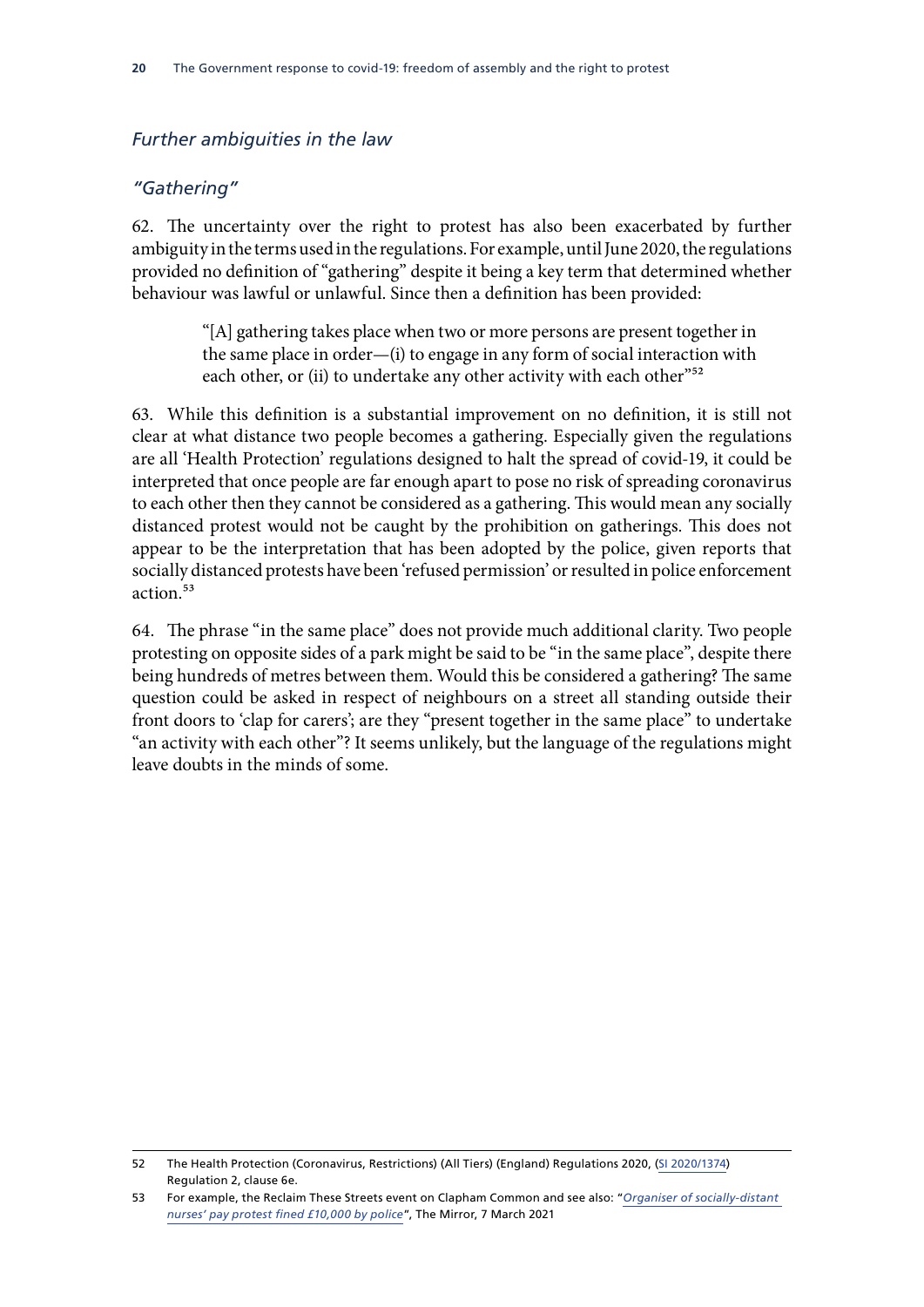## <span id="page-22-0"></span>**5** Impact on the police and public

### **Impact on the police**

65. The lack of clarity outlined above with regards the right to protest clearly leaves the police in a difficult situation. In evidence to us John Apter, National Chair of the Police Federation, quoted statistics saying that "nine out of ten officers felt the regulations were not clear", and we are sympathetic to this given the complexities in the law.<sup>54</sup> Lochlinn Parker described to us his experiences of dealing with police forces who did not appear to understand the law: "some forces have treated protests as being banned, except when protest was specifically exempt. Forces have also just got it wrong in general".<sup>55</sup> Following the clashes between police and members of the public on Clapham Common on 13 March, after the Reclaim These Streets event was cancelled, the Metropolitan Police Commissioner welcomed a review and said that "this is fiendishly difficult policing."<sup>56</sup>

66. **Ambiguous or confusing law poses a challenge to those tasked with enforcing the law as well as those seeking to abide by it. The police should not be required to enforce laws that are unclear, as this could lead to interferences with human rights that do not have a proper basis in law.**

67. Nevertheless, the police have an obligation not to misstate the law. Professor David Mead of the University of East Anglia's written evidence provides examples of the police's confusion over the law causing troubling errors in their communication with the public. He refers to a 31 October 2020 tweet from the Metropolitan Police warning those planning a protest outside the French Embassy that they "must submit a risk assessment where applicable" when the regulations only require that a risk assessment is carried out.<sup>57</sup> More concerningly, he also drew our attention to an 18 December 2020 video appeal from West Midlands police ahead of a planned demonstration which stated that the police had not been able to identify an organiser "and therefore such protests are unlawful."58 As Professor Mead noted, this was not what the Public Order Act 1986 or any coronavirus regulations said.

68. The senior police officers who gave oral evidence to us recognised that the coronavirus regulations, even during lockdown, did not remove the right to engage in protest. It is to be hoped that this message has been properly communicated to the officers policing protests on the street. Yet even with the law properly understood, too much of the policing of protest, and the difficult question of respecting Articles 10 and 11 ECHR during a pandemic, has been left to police discretion and particularly police interpretation of what constitutes a "reasonable excuse".

69. This has led the Metropolitan Police, on at least one occasion, to seemingly leave it to the public to decide for themselves whether they are committing an offence. In an "open letter to persons organising and/or participating in public gatherings" tweeted during the November lockdown, the Met informed readers that "if you attend a gathering

<sup>54</sup> Oral evidence taken on 24 February, HC (2019–21) 1004, [Q35](https://committees.parliament.uk/oralevidence/1757/pdf/)

<sup>55</sup> Oral evidence taken on 24 February, HC (2019–21) 1004, [Q35](https://committees.parliament.uk/oralevidence/1757/pdf/)

<sup>56</sup> Metropolitan Police, [Commissioner's statement following vigil on Clapham Common,](https://news.met.police.uk/news/commissioners-statement-following-vigil-on-clapham-common-423264) 14 March 2021

<sup>57</sup> @MetPoliceEvents, (2020, October 31), [We're aware of plans for a protest outside @FranceintheUK today](https://twitter.com/MetPoliceEvents/status/1322534094845128707?s=20)

<sup>58</sup> "*[Our appeal to the community ahead of planned demonstration](https://www.youtube.com/watch?v=4Sj4Y_Mu8EY)*", West Midlands Police, 18 December 2020 (youtube clip)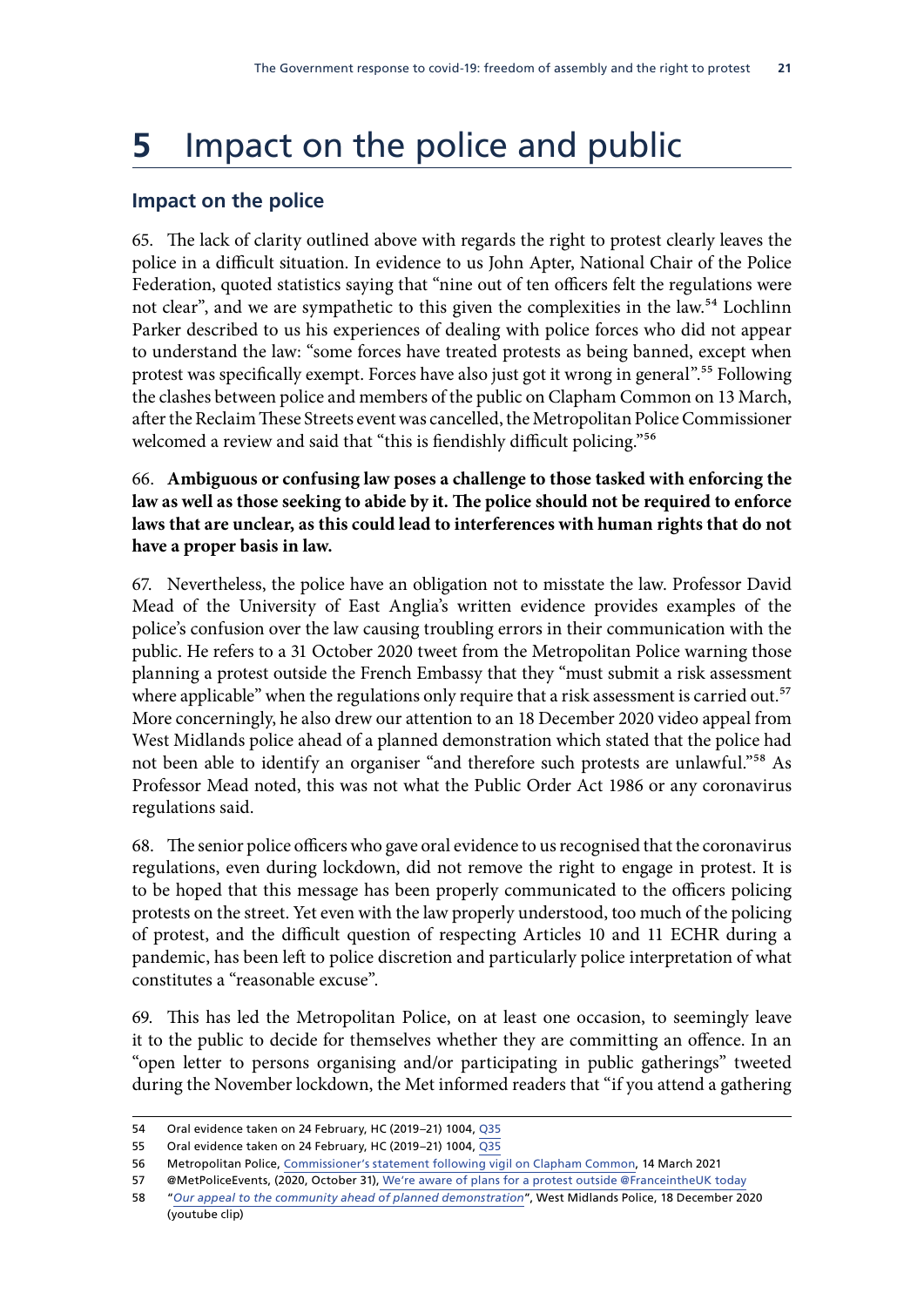<span id="page-23-0"></span>that breaches the regulations, you may be committing an offence", directed them to the Government's legislation website and stated that "it is your responsibility to check the current position and ensure you are not committing an offence by being involved in a gathering".59 It is not clear what they expected a reader to do when they checked the regulations and, if they could identify the relevant provisions, found that they prohibited protest but did not render it criminal if there was a 'reasonable excuse'. This leads us to consider the impact of these regulations on the public.

### **Impact on the public**

### *Sanctions that may be incorrect*

70. Police officers not being clear on the content of the law they are tasked with enforcing presents a challenge to the rule of law. It creates a substantial risk of the police wrongly interpreting the law and misapplying it, thereby sanctioning individuals who have not behaved illegally, in breach of their Convention rights. This applies to protest as much as anything else, and indeed, there have been serious sanctions given out to people for engaging in protest when the illegality of their behaviour is far from certain.

71. For example, as noted above, the organiser of a demonstration in Manchester against the recommendation of a 1% pay rise for nurses was issued with a £10,000 FPN after around 40 others attended the protest.<sup>60</sup> This is a very significant amount of money, and the fine was imposed in a context where the police were left to resolve whether the protest was a criminal offence or a "reasonable excuse" to leave home and to gather.

### *Deterrent*

72. Despite ambiguities in the law and inconsistencies in its application, it is clear that many people did still gather to engage in public protest over the course of the pandemic even during lockdown. But the fact that some protests did go ahead does not mean that many others were not dissuaded from organising or attending demonstrations and exercising their Article 10 and 11 rights because they were uncertain whether protesting would be legal.

73. It is positive that the lockdown regulations provide a reasonable excuse defence for those accused of gathering unlawfully. It is important that this has been identified by the courts as protecting the right to free assembly under Article 11. This defence means that protests may be lawful despite the law failing to provide for them.

74. However, this protection is of relatively limited use in practice. Firstly, the police power to disperse gatherings and to direct or remove people home, which has applied throughout the national lockdowns, appears to be available without the need for the police to assess whether there is a "reasonable excuse". While a participant in an assembly might have a defence to a charge of failing to comply with a direction to disperse, that would not help them when a police officer exercises his or her power to use reasonable force against them.

60 "*[NHS pay-rise demo organiser fined £10,000 in Manchester](https://www.bbc.co.uk/news/uk-england-manchester-56312817)*", BBC News, 8 March 2021

<sup>59</sup> @MetPoliceEvents, (2020, 28 November), [Open letter to event organisers and those looking to participate in](https://twitter.com/MetPoliceEvents/status/1332631406703468545/photo/1)  [public gatherings](https://twitter.com/MetPoliceEvents/status/1332631406703468545/photo/1)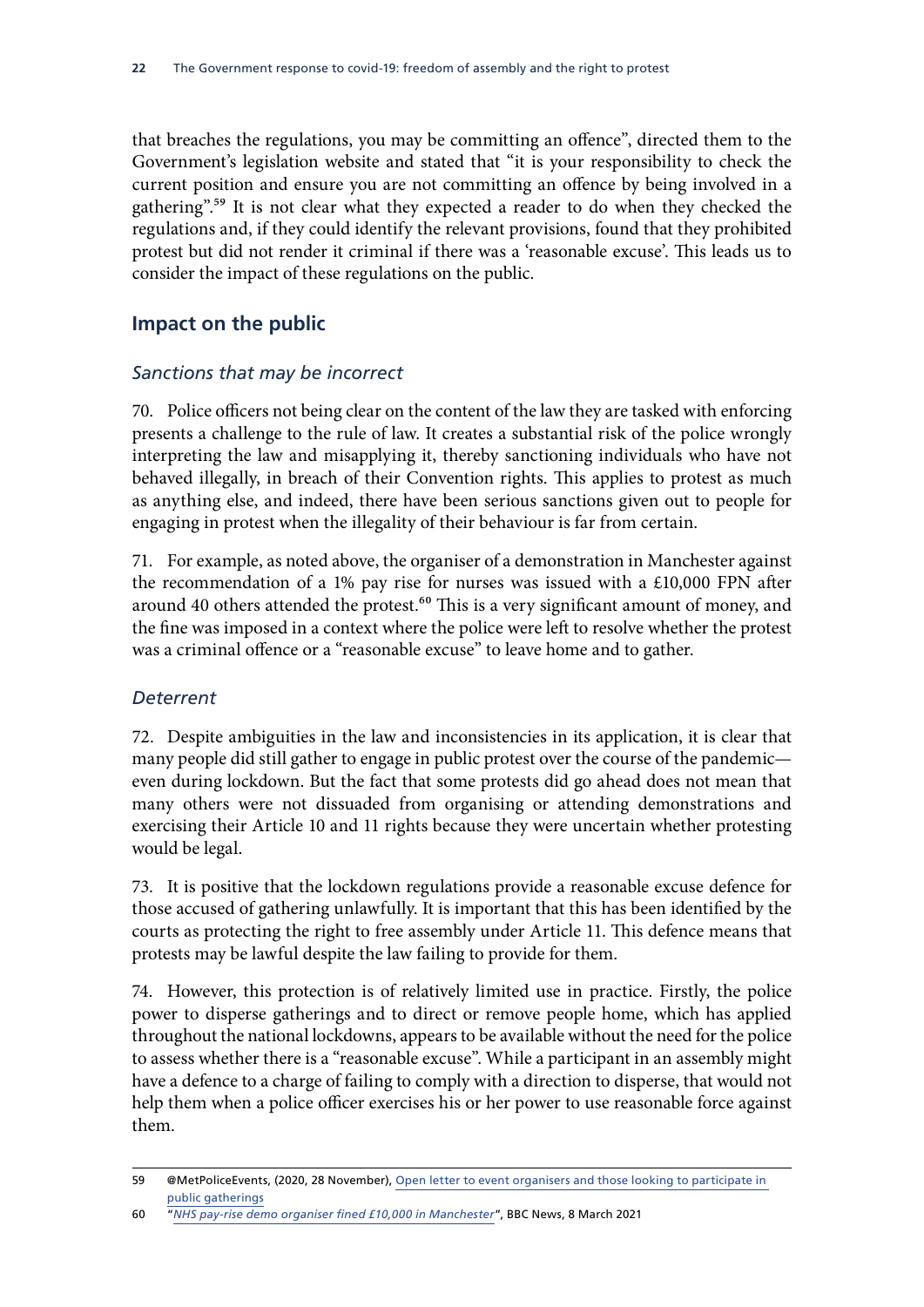75. Secondly, and crucially, it is not obvious how to determine whether any individual protest amounts to a "reasonable excuse". This is a problem not only for a prospective protester unsure whether a local demonstration will lead to an FPN, but also for the police officer faced with that demonstration. The authorities cannot decide whether a protest falls within a 'reasonable excuse' on the basis of the particular cause being promoted or the policy challenged. Indeed, it is not clear what they can base such a judgement on other than an assessment of the implications of the protest for the spread of covid-19.

76. In the absence of specific guidance for the police and public, the question of whether a protest amounts to a "reasonable excuse" can only be answered definitively through legal proceedings—whether that is a criminal trial following an FPN being issued or a judicial review. As Professor David Mead noted in his written submission to the Committee:

> "We should not have to rely on going to court to have our rights upheld. The protection of rights should be equal for all, not simply (using the focus of this paper) to those political campaigners who are legally trained, or who have access to such advice (and/or have significant wealth to afford it)."<sup>61</sup>

77. We agree. The uncertainty in the application of the regulations has made and continues to make it difficult for individuals to confidently exercise their rights within the law. Lochlinn Parker told us about "the deterrent effect and the fact that inconsistency and lack of clarity in rules might deter people from getting involved in protesting." Furthermore, as Kirsty Brimelow QC reminded us, "in order for a law to be lawful it has to be clear and accessible so that people will understand that they have committed an offence."62 **If people have to go to court to establish whether their actions are lawful or criminal, it is questionable whether the law is meeting the standards of accessibility and foreseeability required by the Convention.**

78. Beyond the individuals deterred from attending or organising protests, there are stories of gatherings being cancelled after interventions from the local council or police force. The most high-profile example of this was the vigil planned to take place on Clapham Common after the tragic murder of Sarah Everard in March. Reports said that after initially seeking to find a way to facilitate the event, the Metropolitan Police then told the group it would be "unlawful" and that the organisers "could" face £10,000 fines. Yet, as the events on Clapham Common on 13 March 2021 showed, cancelling formally organised events can result in less well organised gatherings taking place in their stead, potentially posing a greater risk to public health.

<sup>61</sup> Professor David Mead [\(CIL 1514\)](https://committees.parliament.uk/writtenevidence/21102/pdf/)

<sup>62</sup> Oral evidence taken on 24 February, HC (2019–21) 1004, [Q29](https://committees.parliament.uk/oralevidence/1757/pdf/)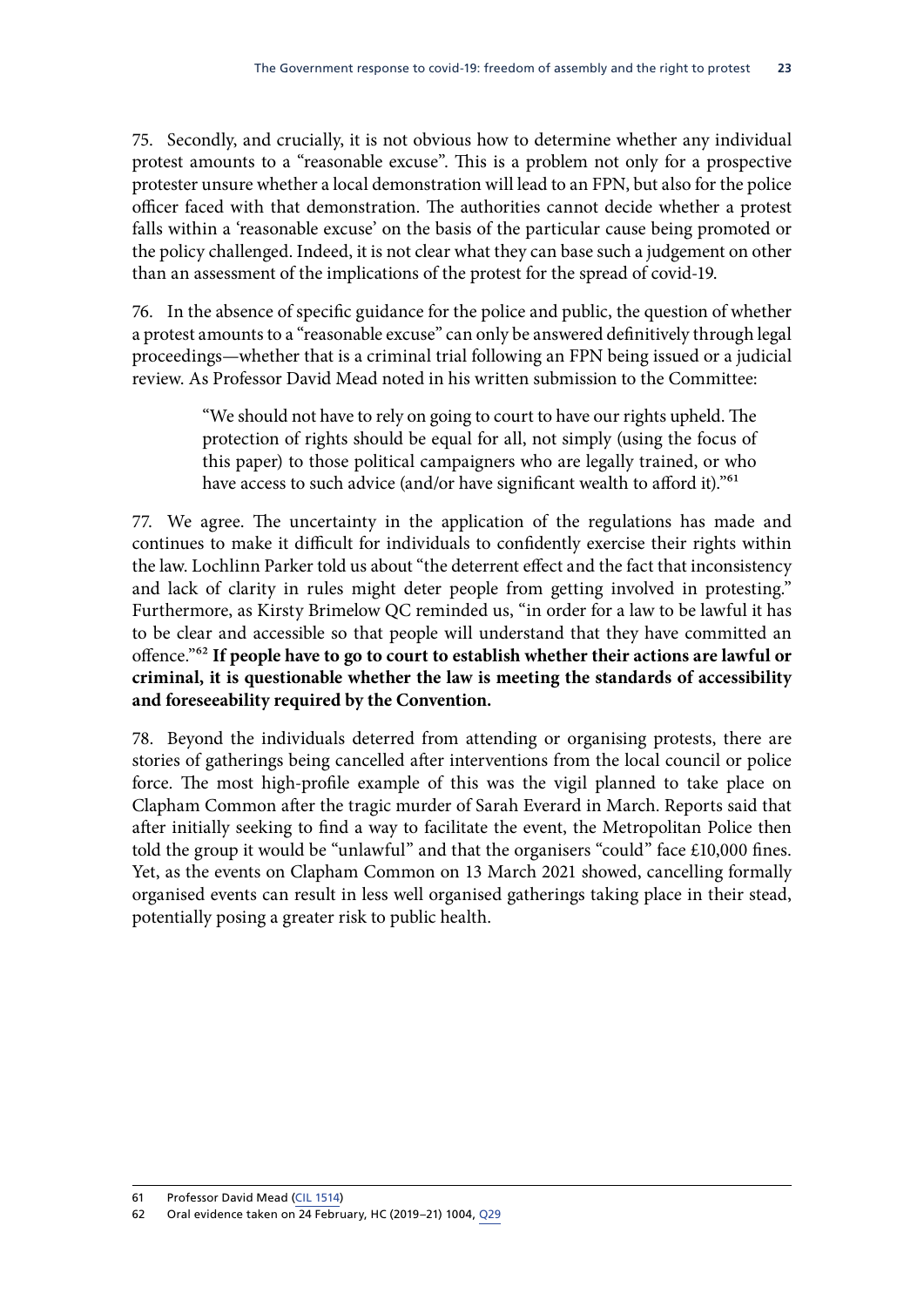## <span id="page-25-0"></span>**6** Conclusions and the way forward

79. While there has been confusion in the law governing protest during the pandemic, this has not always been the case. In October and December 2020 there was relatively clear and accessible legislation confirming that protest could go ahead subject to the organisers completing reasonable safeguards. The existence of an explicit exemption allowing protest brought into regulations in October 2020, and covering Tiers 1–3 prior to the third national lockdown, was a significant improvement on the previous regime. However, it is not perfect. *The limited definition of a "political campaigning organisation" seems to prevent an individual from being able to protest against a private company or its activities. We assume this is not the intention and recommend that the regulations are changed to allow individuals to protest against private companies*

80. Nevertheless, these regulations demonstrate that protest can be safely accommodated within laws designed to protect against the spread of covid-19. The existing law on public order, which permits the police to place conditions on assemblies and processions to ensure they do not seriously disrupt the life of the community, provides a back-up should protests threaten to get out of hand.

81. In respect of periods of lockdown, the legal position has been and remains far more concerning. Protest has not been a permitted exception to prohibitions on leaving the home or gatherings. It is unclear why the highly restrictive approach to protest during lockdown has been necessary.<sup>63</sup> Other activities that seem to pose similar public health risks have been treated differently—without this damaging efforts to combat covid-19.

82. For example, in the third national lockdown, an exception has been made for picketing. Plainly workers' rights are important, and Articles 10 and 11 engaged, but if picketing can be allowed safely why not gatherings for other forms of protest?

83. Furthermore, the exceptions to the prohibition on gathering under lockdown extend to "communal worship", as long as the required precautions are taken.<sup>64</sup> This includes indoor gatherings where the risk of covid-19 transmission is said to be higher.<sup>65</sup> The Committee welcomes the respect this exception shows for the human right to freedom of religion under Article 9 ECHR. Article 9 expressly includes the right to manifest one's religion or belief in community with others in the form of worship. However, the justification for treating gathering for religious purposes differently from gathering together for the purposes of protest is not clear. Kirsty Brimelow QC stated of this: "The regulations now allow unlimited numbers in church services, for example, certainly under tier 4. There is also a lot of illogicality around where the red lines are drawn and elasticity over what people can do."66

<sup>63</sup> The JCHR has not been provided with evidence on the precise risk posed by outdoor protests in respect of the spread of covid-19. However, in [evidence to the Science and Technology Committee on 9 March 2021](https://committees.parliament.uk/oralevidence/1845/html/), Sir Patrick Vallance, the Government's Chief Scientific Adviser, made the following comments: "I reiterate that our view has always been—it is clear in the SAGE papers—that outdoors is much lower risk than indoors, but it is not completely risk free. It is the case that it is difficult to see how things like large beach gatherings and so on can cause a spike. The same was the case in a protest march in New York; they did not really see any spikes after that…" Professor Chris Whitty, Chief Medical Officer for England, confirmed that he agreed.

<sup>64</sup> The Health Protection (Coronavirus, Restrictions) (All Tiers) (England) Regulations 2020 [\(SI 2020/1374\)](https://www.legislation.gov.uk/uksi/2020/1374/contents), Para 6(24) of Schedule 3A

<sup>65</sup> See for example, Cabinet Office, [Policy paper - SAGE advice on reducing the risk of coronavirus \(COVID-19\)](https://www.gov.uk/government/publications/sage-advice-on-reducing-the-risk-of-coronavirus-covid-19-transmission-in-the-home/sage-advice-on-reducing-the-risk-of-coronavirus-covid-19-transmission-in-the-home)  [transmission in the home,](https://www.gov.uk/government/publications/sage-advice-on-reducing-the-risk-of-coronavirus-covid-19-transmission-in-the-home/sage-advice-on-reducing-the-risk-of-coronavirus-covid-19-transmission-in-the-home) 7 December 2020

<sup>66</sup> Oral evidence taken on 24 February, HC (2019–21) 1004, [Q29](https://committees.parliament.uk/oralevidence/1757/pdf/)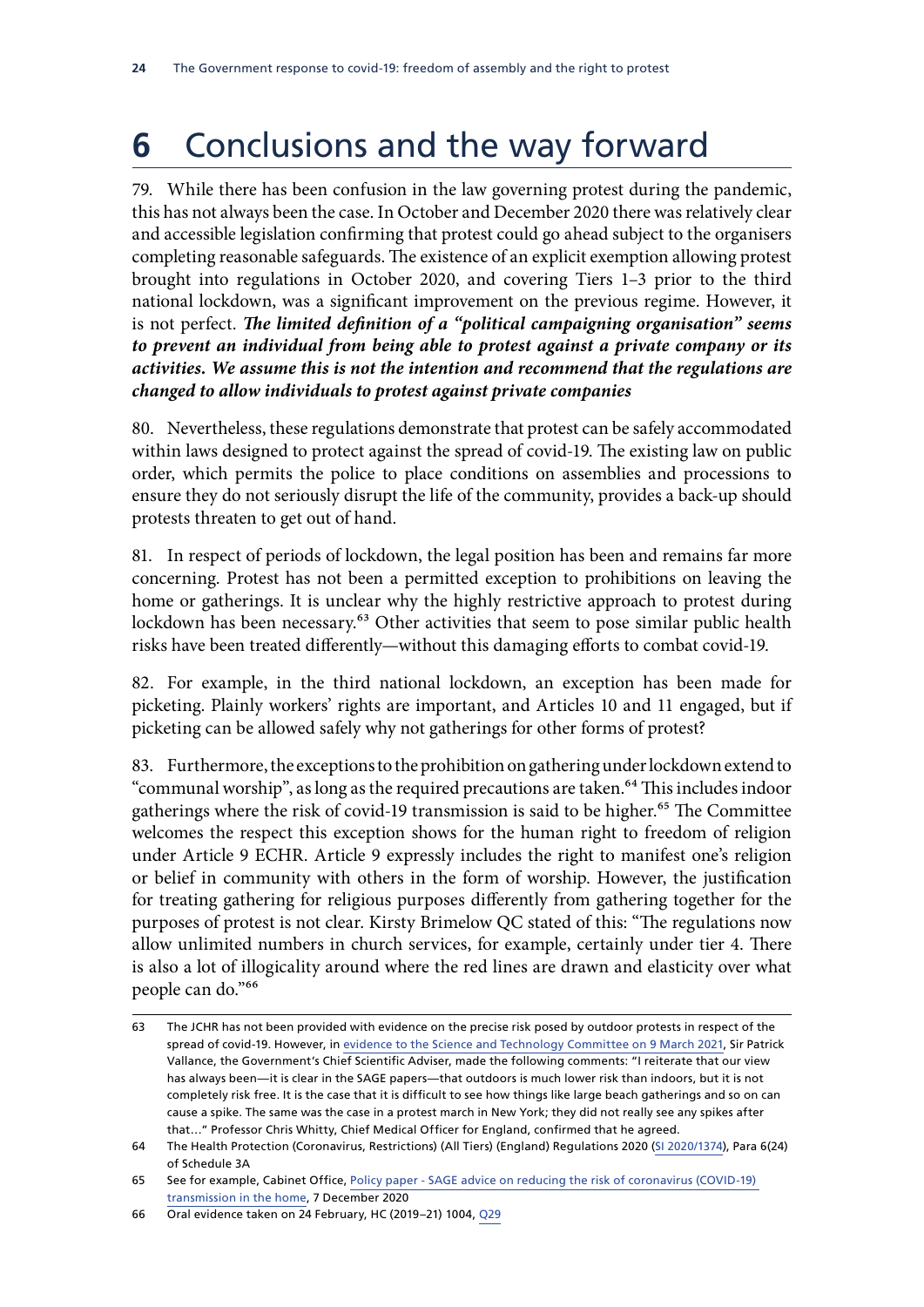84. Gathering to protest is not and has never been completely illegal. Regulations have never expressly constrained the right to protest and must always be read in a way that is compatible with the rights guaranteed by Article 10 and 11 ECHR. But even if the law does not prohibit all protest, that is no good if the public are unaware of that fact.

85. The regulations in force during the 2021 lockdown, under which protest is not an offence if it constitutes a "reasonable excuse" to gather contrary to the regulations, but police officers apparently still have powers to break up such gatherings, leave too much to the interpretation of individual police officers to adequately protect the right to protest. A degree of police discretion is vital, but leaving too much to their interpretation or discretion runs the risk of police officers being asked to establish the law on protest as well as enforce it. This is unfair on the officers, but more significantly it affects the rights of protesters who are unsure whether their behaviour will be sanctioned or not.

86. **The regulations that applied in October and December 2020 confirmed that protest could go ahead subject to the organisers completing reasonable safeguards. However, during periods of national lockdown, the law became confusing and unclear. Numerous communications from public authorities implied or stated that protest was illegal, while in court Government lawyers argued the opposite. Even when properly understood, the lockdown laws leave the right to protest dependent on interpretation of the highly subjective "reasonable excuse". This is unacceptable and leaves the public unsure of their rights, and at risk of arbitrary or discriminatory decision-making.**  *The Government must make clearer that protest is not, and never has been, completely illegal during the pandemic—even under lockdown. The Government should amend the law to make clear that protest is permitted if conducted in a manner that reduces public health risks to an acceptable level. The model used in Tiers 1 to 3 under The Health Protection (Coronavirus, Restrictions) (All Tiers) (England) Regulations 2020, whereby protest is permitted where a risk assessment has been conducted and all reasonable measures to limit the risk of transmission have been taken, could also be applied to outdoor protests in Tier 4.*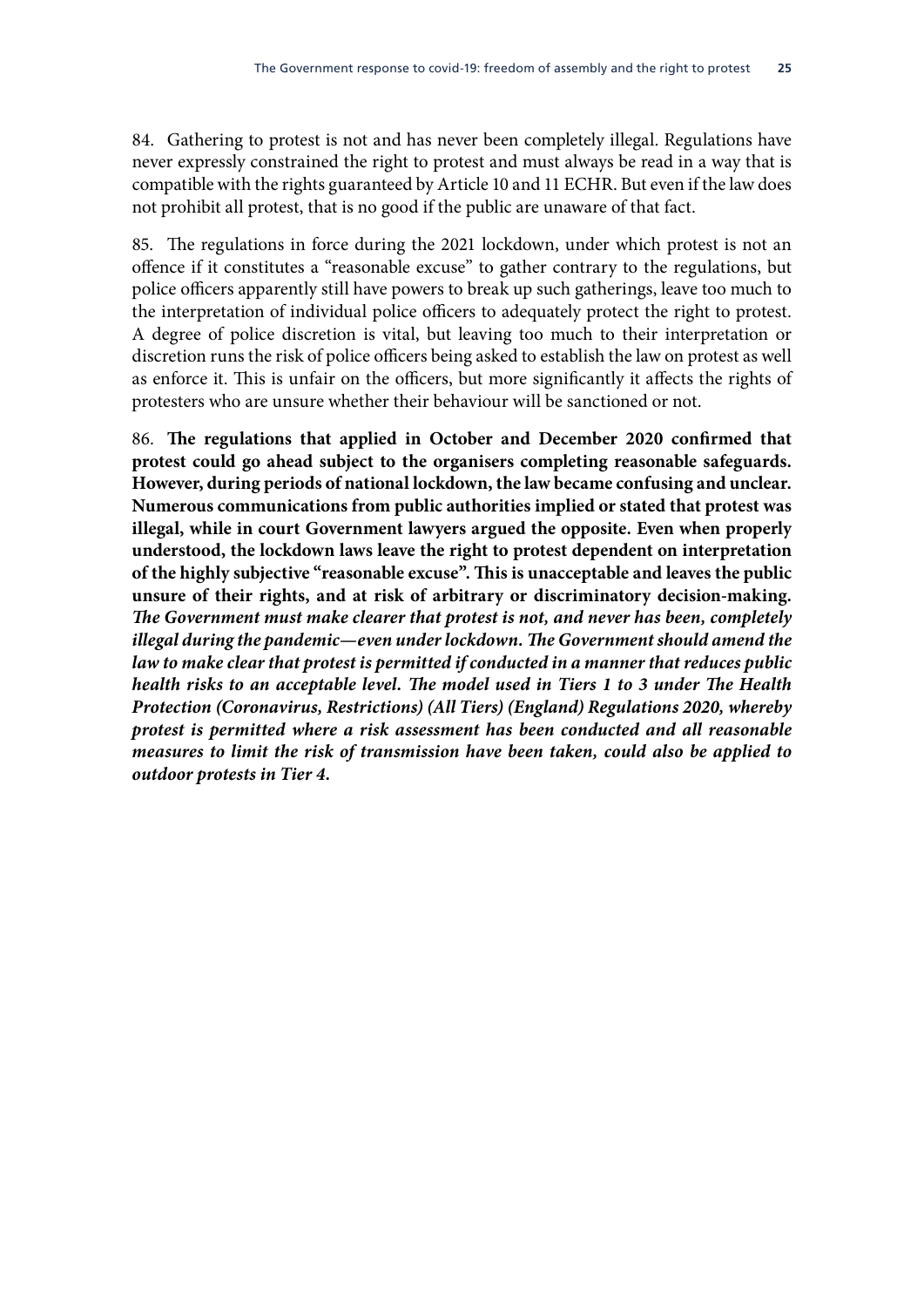## <span id="page-27-0"></span>Conclusions and recommendations

#### The law governing protest during the pandemic

- 1. *The regulations must be corrected to ensure that persons who have a reasonable excuse to gather, and who are therefore not committing an offence, cannot be directed to disperse or leave, or removed from the gathering.* (Paragraph 51)
- 2. While the law surrounding protest during the pandemic has been and remains far from clear, this does not justify inaccurate and misleading communications from Government. Indeed, it demands the opposite. Public communications from Government about the law must be accurate. (Paragraph 61)

#### Impact on the police and public

- 3. Ambiguous or confusing law poses a challenge to those tasked with enforcing the law as well as those seeking to abide by it. The police should not be required to enforce laws that are unclear, as this could lead to interferences with human rights that do not have a proper basis in law. (Paragraph 66)
- 4. If people have to go to court to establish whether their actions are lawful or criminal, it is questionable whether the law is meeting the standards of accessibility and foreseeability required by the Convention. (Paragraph 77)

#### Conclusions and the way forward

- 5. *The limited definition of a "political campaigning organisation" seems to prevent an individual from being able to protest against a private company or its activities. We assume this is not the intention and recommend that the regulations are changed to allow individuals to protest against private companies* (Paragraph 79)
- 6. The regulations that applied in October and December 2020 confirmed that protest could go ahead subject to the organisers completing reasonable safeguards. However, during periods of national lockdown, the law became confusing and unclear. Numerous communications from public authorities implied or stated that protest was illegal, while in court Government lawyers argued the opposite. Even when properly understood, the lockdown laws leave the right to protest dependent on interpretation of the highly subjective "reasonable excuse". This is unacceptable and leaves the public unsure of their rights, and at risk of arbitrary or discriminatory decision-making. *The Government must make clearer that protest is not, and never has been, completely illegal during the pandemic—even under lockdown. The Government should amend the law to make clear that protest is permitted if conducted*  in a manner that reduces public health risks to an acceptable level. The model used *in Tiers 1 to 3 under The Health Protection (Coronavirus, Restrictions) (All Tiers) (England) Regulations 2020, whereby protest is permitted where a risk assessment has been conducted and all reasonable measures to limit the risk of transmission have been taken, could also be applied to outdoor protests in Tier 4. (Paragraph 86)*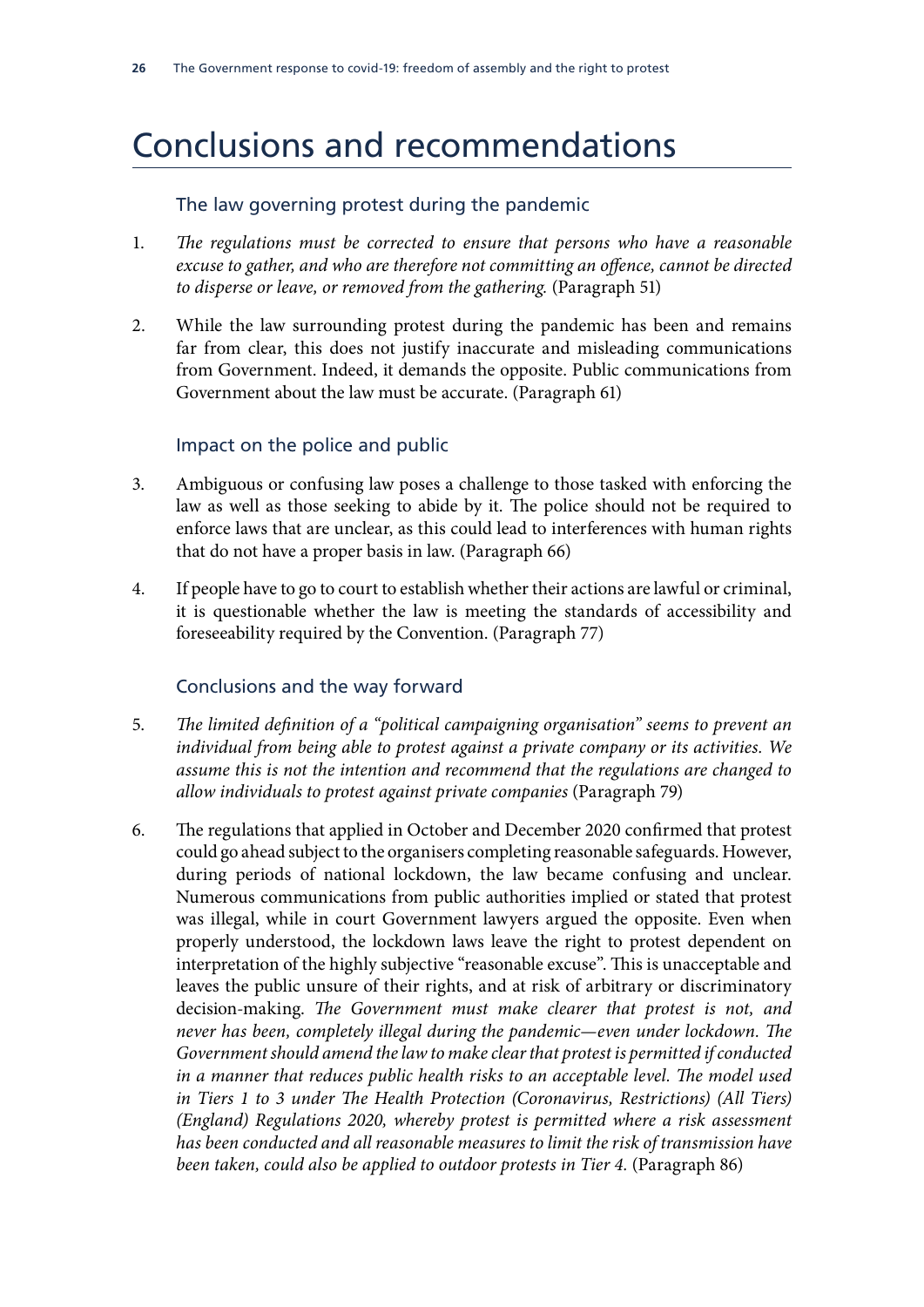## <span id="page-28-0"></span>Annex: Proposed amendments to legislation

Schedule 3A of the Health Protection (Coronavirus, Restrictions) (All Tiers) (England) Regulations 2020 sets out the restrictions in place in Tier 4. These constitute the national lockdown regulations.

Paragraph 6 of Schedule 3A contains the list of recognised exceptions to the prohibition on gatherings. It is proposed that this list be extended to include a new exception 21, which would mirror the exception for the purposes of protest that applies in Tiers 1 to 3. This exception would permit protest to take place outdoors if it is organised by a "a business, a charitable, benevolent or philanthropic institution, a public body or a political body" and if the organiser takes "the required precautions". These required precautions are defined at regulation 7 and include carrying out a satisfactory risk assessment and taking all reasonable measures to limit the risk of transmission of coronavirus.

It is also proposed that Paragraph 2 of Schedule 3A, which contains exceptions to the prohibition on leaving the home, be amended to allow a person to leave home in order to attend a permitted protest.

## **Amendments**

Add to Paragraph 2, Schedule 3A, Health Protection (Coronavirus, Restrictions) (All Tiers) (England) Regulations 2020:

#### *Exception 21: protest*

(28) Exception 21 is that it is reasonably necessary for P to leave or be outside P's home for the purposes of attending a gathering permitted under paragraph 6(29).

Add to Paragraph 6, Schedule 3A, Health Protection (Coronavirus, Restrictions) (All Tiers) (England) Regulations 2020:

#### *Exception 21: protest*

(29) Exception 21 is that the gathering is for the purposes of protest and—

(a) it takes place in a public outdoor place;

(b) it has been organised by a business, a charitable, benevolent or philanthropic institution, a public body or a political body, and

(c) the gathering organiser takes the required precautions in relation to the gathering.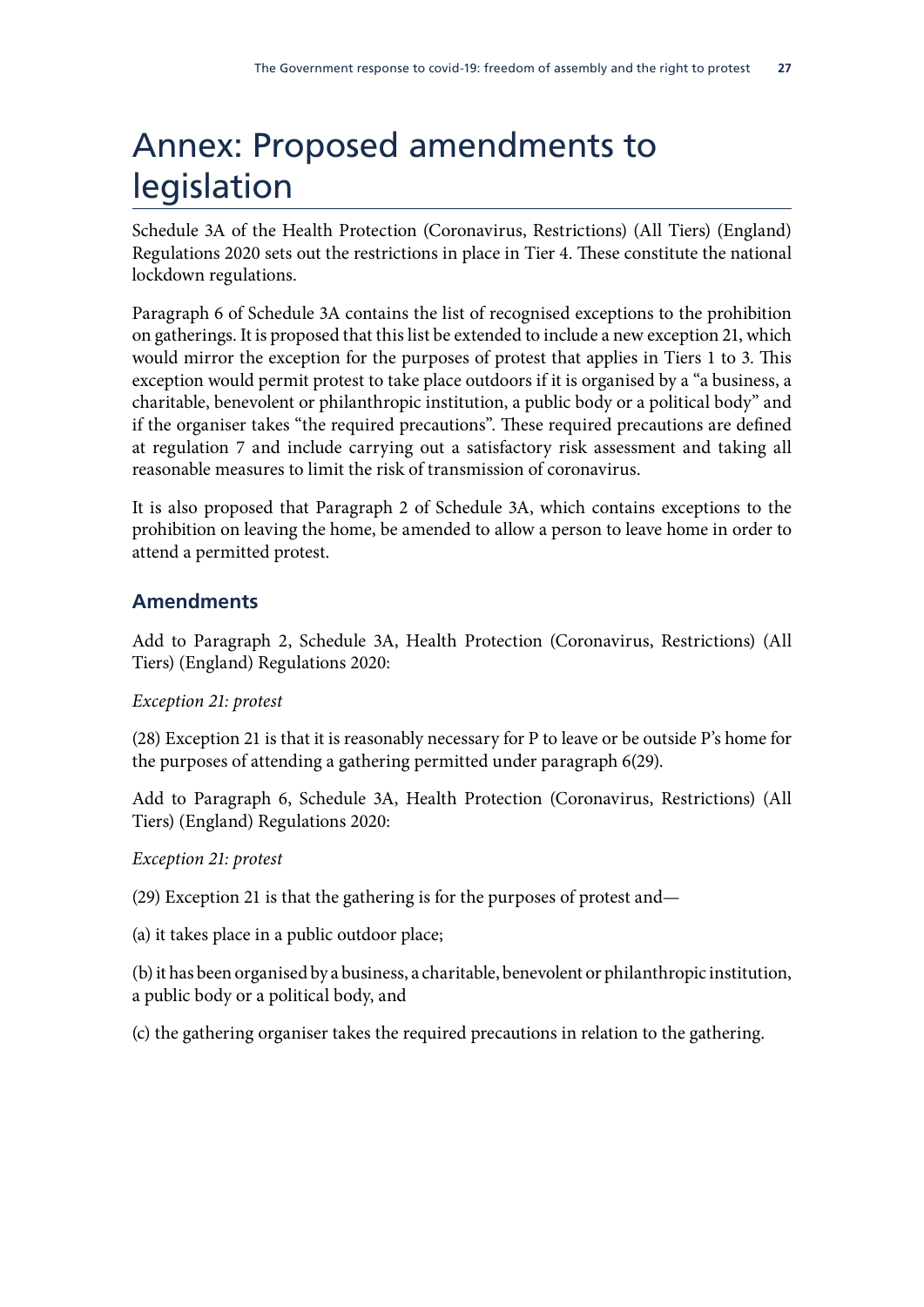## <span id="page-29-0"></span>Declaration of Interests

#### *Lord Brabazon of Tara*

• No Interests declared

#### *Lord Dubs*

• No relevant interests to declare

#### *Lord Henley*

• No Interests declared

#### *Baroness Ludford*

• No relevant interests to declare

## *Baroness Massey of Darwen*

• No relevant interests to declare

#### *Lord Singh of Wimbledon*

• No Interests declared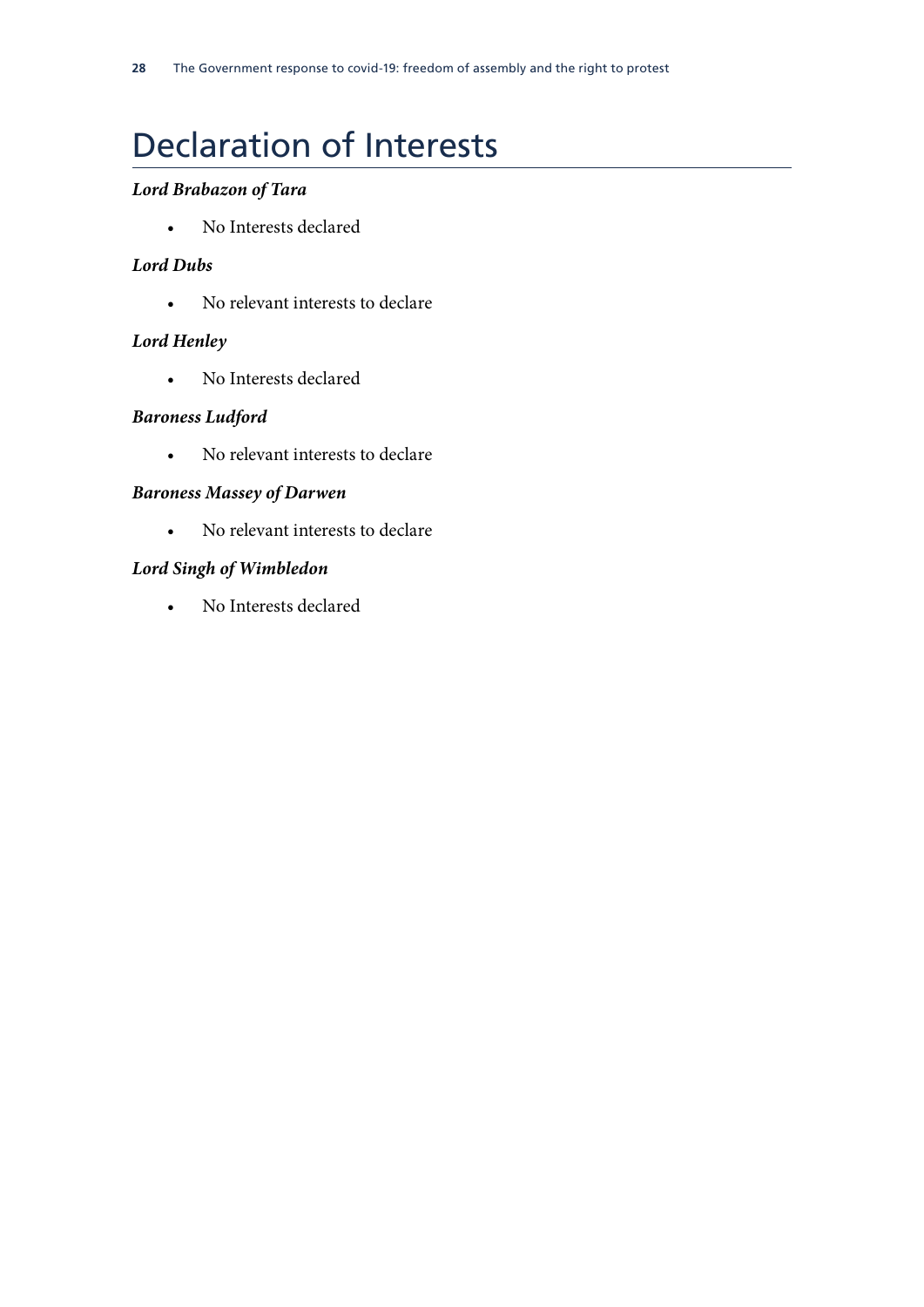## <span id="page-30-0"></span>Formal minutes

#### **Wednesday 17 March 2021**

Virtual Meeting

Members present:

Ms Harriet Harman MP, in the Chair

Lord Brabazon Lord Dubs Lord Henley Baroness Massey of Darwen Lord Singh of Wimbledon Ms Karen Buck MP Dean Russell MP

Draft Report (*The Government response to covid-19: freedom of assembly and the right to protest*), proposed by the Chair, brought up and read.

*Ordered*, That the Chair's draft Report be read a second time, paragraph by paragraph.

Paragraphs 1 to 86 read and agreed to.

Annex and Summary agreed to.

*Resolved*, That the Report be the Thirteenth Report of the Committee to both Houses.

*Ordered*, That the Chair make the Report to the House of Commons and that the Report be made to the House of Lords.

*Ordered*, That embargoed copies of the Report be made available, in accordance with the provisions of Standing Order No. 134.

[Adjourned till 24 March at 2.40pm.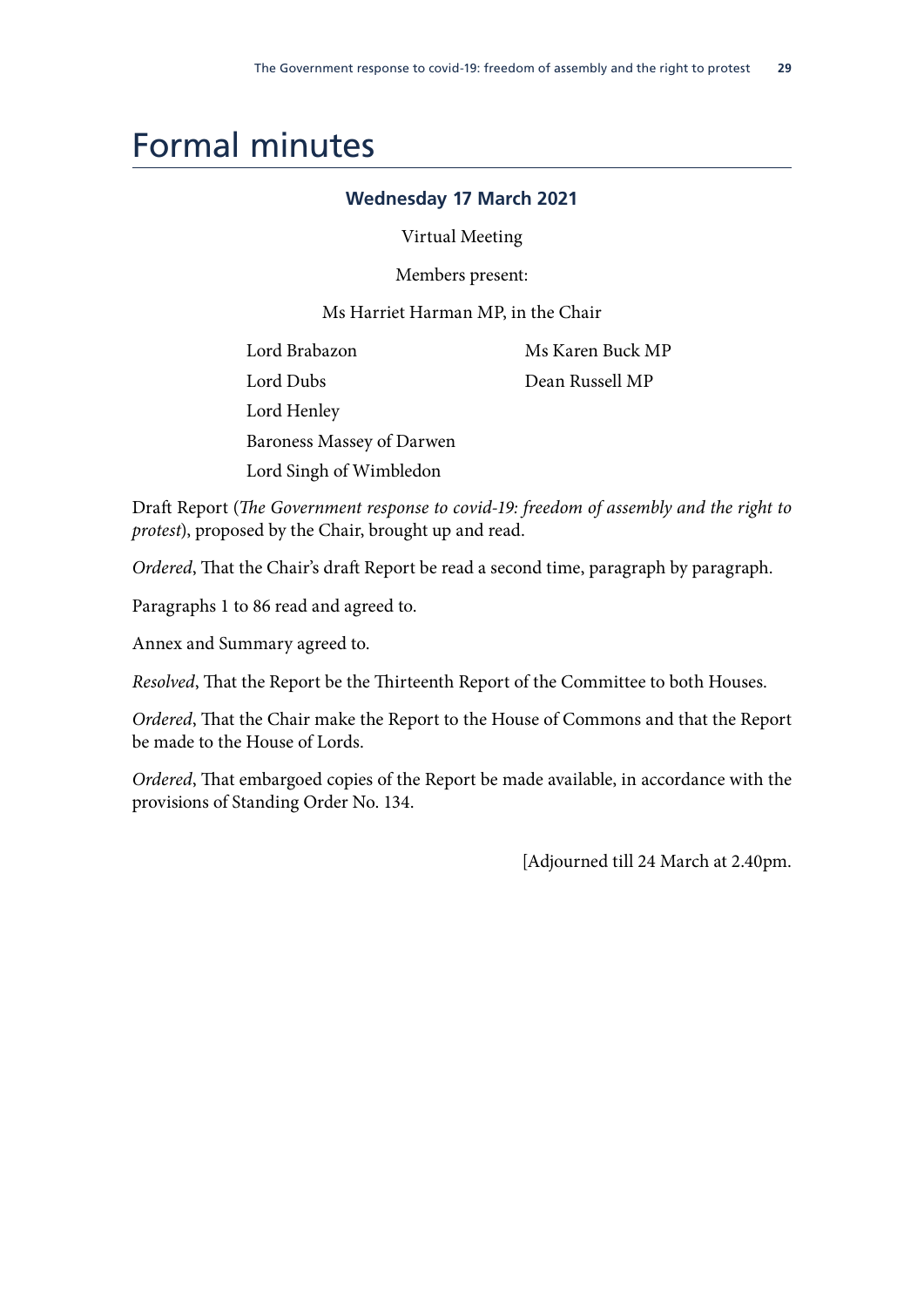## <span id="page-31-0"></span>**Witnesses**

The following witnesses gave evidence. Transcripts can be viewed on the [inquiry publications](https://committees.parliament.uk/event/3720/formal-meeting-oral-evidence-session/) [page](https://committees.parliament.uk/event/3720/formal-meeting-oral-evidence-session/) of the Committee's website.

#### **Wednesday 24 February 2021**

**Lochlinn Parker**, Head of Civil Liberties, ITN Solicitors; **Kirsty Brimelow QC**, Doughty Street Chambers; **Gracie Bradley**, Interim Director, Liberty [Q21–31](https://committees.parliament.uk/oralevidence/1757/html/)

**Owen Weatherill**, Assistant Chief Constable, National Police Coordination Centre; **John Apter**, National Chair, Police Federation of England and Wales; **Ben-Julian Harrington**, Chief Constable, Essex Police, Public Order & Public Safety, National Police Chiefs Council Communications and COS2-41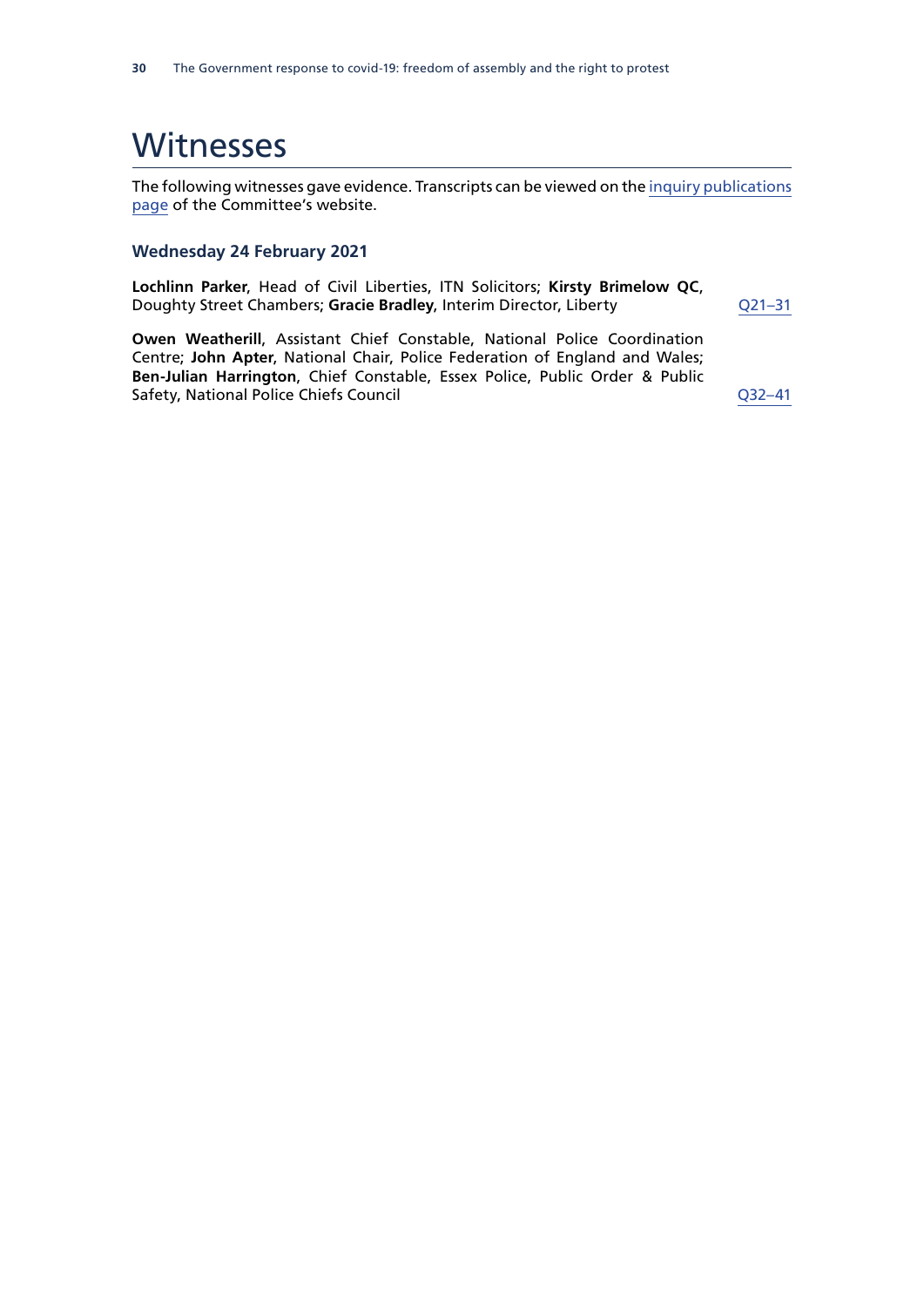## <span id="page-32-0"></span>List of Reports from the Committee during the current Parliament

All publications from the Committee are available on the [publications page](https://committees.parliament.uk/committee/93/human-rights-joint-committee/publications/) of the Committee's website.

#### **Session 2019–21**

| <b>Number</b>         | <b>Title</b>                                                                                                                                                  | Reference                  |
|-----------------------|---------------------------------------------------------------------------------------------------------------------------------------------------------------|----------------------------|
| 1st                   | Draft Jobseekers (Back to Work Schemes) Act 2013<br>(Remedial) Order 2019: Second Report                                                                      | HC 146 /<br><b>HL 37</b>   |
| 2nd                   | Draft Human Rights Act 1998 (Remedial) Order: Judicial<br>Immunity: Second Report                                                                             | HC 148/<br><b>HL 41</b>    |
| 3rd                   | Human Rights and the Government's Response to<br>Covid-19: Digital Contact Tracing                                                                            | HC 343/<br><b>HL 59</b>    |
| 4th                   | Draft Fatal Accidents Act 1976 (Remedial) Order 2020:<br><b>Second Report</b>                                                                                 | HC 256 /<br><b>HL 62</b>   |
| 5th                   | Human Rights and the Government's response to<br>COVID-19: the detention of young people who are<br>autistic and/or have learning disabilities                | HC 395 /<br><b>HL72</b>    |
| 5th<br>(Easy read)    | Human Rights and the Government's response to<br>COVID-19: The detention of young people who are<br>autistic and/or have learning disabilities                | HC 395 /<br><b>HL 72</b>   |
| 6th                   | Human Rights and the Government's response to<br>COVID-19: children whose mothers are in prison                                                               | HC 518 /<br><b>HL 90</b>   |
| 7th                   | The Government's response to COVID-19: human rights<br>implications                                                                                           | HC 265 /<br><b>HL 125</b>  |
| 8th                   | Legislative Scrutiny: The United Kingdom Internal Market<br>Bill                                                                                              | HC 901/<br><b>HL 154</b>   |
| 9th                   | Legislative Scrutiny: Overseas Operations (Service<br>Personnel and Veterans) Bill                                                                            | HC 665/<br><b>HL 155</b>   |
| 10th                  | Legislative Scrutiny: Covert Human Intelligence Sources<br>(Criminal Conduct) Bill                                                                            | HC 847/<br><b>HL 164</b>   |
| 11th                  | Black people, racism and human rights                                                                                                                         | HC 559 /<br><b>HL 165</b>  |
| 11th<br>(Large print) | Black people, racism and human rights                                                                                                                         | HC 559 /<br><b>HL 165</b>  |
| 12 <sub>th</sub>      | Appointment of the Chair of the Equality and Human<br><b>Rights Commission</b>                                                                                | HC 1022 /<br><b>HL 180</b> |
| 1st Special           | The Right to Privacy (Article 8) and the Digital<br>Revolution: Government Response to the Committee's<br>Third Report of Session 2019                        | <b>HC 313</b>              |
| 2nd Special           | Legislative Scrutiny: Covert Human Intelligence Sources<br>(Criminal Conduct) Bill: Government Response to the<br>Committee's Tenth Report of Session 2019-21 | <b>HC 1127</b>             |